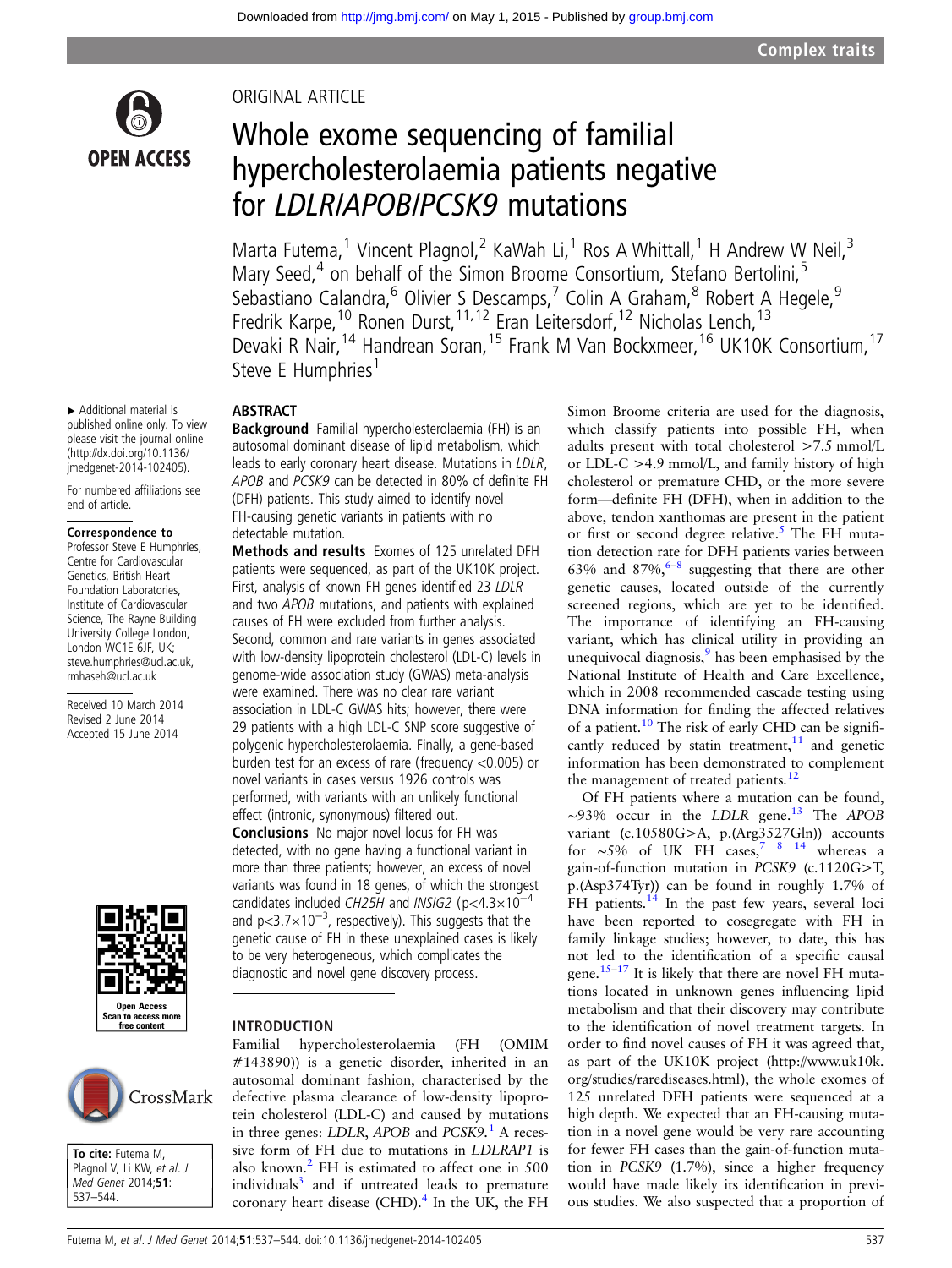patients would have polygenic hypercholesterolaemia, due to the combined impact of common LDL-C-raising SNPs.<sup>1</sup>

#### MATERIALS AND METHODS

#### **Patients**

A total of 125 unrelated patients, diagnosed as DFH using the UK Simon Broome criteria on the basis of the presence or family history of tendon xanthomas, were initially screened and shown to be negative for mutations in known FH genes (LDLR, APOB, PCSK9 and LDLRAP1). All consents and local review board approvals were in accordance with the UK10K project ethical framework. The initial mutation screening methods varied and are summarised in online supplementary table S1.

#### **Controls**

The association with FH was tested against consented 1926 UK10K samples with no lipid abnormalities (listed in online supplementary methods), sequenced in parallel, using the same sequence capture and variant calling methods [\(http://www.](http://www.uk10k.org/studies/) [uk10k.org/studies/\)](http://www.uk10k.org/studies/).

#### Exome sequencing and variant calling

The whole exome sequencing was performed and processed at the Wellcome Trust Sanger Institute (Cambridge, UK) as part of the UK10K project (see online supplementary methods). CNVs were called using the ExomeDepth package for R (freely avail-able at the Comprehensive R Archive Network).<sup>[19](#page-6-0)</sup>

#### Filtering of the variants

Variants were flagged as rare (frequency<0.5%) and novel (fre $quency=0$ ) according to their frequency in publicly available databases including  $1000$  Genomes<sup>[20](#page-6-0)</sup> and National Heart, Lung, and Blood Institute (NHLBI) Exome Sequencing Project (ESP6500) (<http://evs.gs.washington.edu/EVS/>). In addition to the frequency filters, a functional flag was added, which prioritised variants that are most likely to affect a protein's function, that is, non-synonymous, stop gain, stop loss, frameshift deletions and insertions, and splice site variants.

#### Burden test for association

Rare or novel variants were combined in a single gene manner and counted in cases versus 1926 controls (ie, gene by gene). A binomial test was used to assess the excess of functional rare and novel variants in cases in comparison with the controls. p Values lower than 4×10−<sup>3</sup> were taken as evidence sufficient to be flagged for follow-up.

#### Analysis of the variants

Variants within Tier 1 genes (LDLR, APOB, PCSK9, LDLRAP1) were assessed on the basis of their frequency, and manually by looking at their annotations in the UCL FH mutation data-base.<sup>[21](#page-6-0)</sup> Sanger sequencing was used to confirm all called mutations. Samples with known FH mutations and therefore an explained cause were removed from further analysis.

The Tier 2 list (see online supplementary table S2) consisted of genes associated with LDL-C as a lead trait in the largest (at the time) available Global Lipid Genetic Consortium (GLGC) meta-analysis of genome-wide association studies (GWASs).<sup>2</sup> Functional rare and novel variants in the Tier 2 genes were compared by the burden test against non-FH controls, as one group (counts in all genes combined) and by each single gene.

#### LDL-C gene score analysis

The possibility of polygenic hypercholesterolaemia in this cohort was assessed using the LDL-C gene score analysis, recently described[.18](#page-6-0) Most of the 12 LDL-raising GWAS SNPs are located outside of the coding regions, and thus to obtain these genotypes, methods as in the original publication were used.<sup>[18](#page-6-0)</sup> Gene scores were calculated by summing the weights of LDL-raising alleles provided by the GLGC (see online supplementary table S3) and the APOE haplotype was scored as follows:  $\epsilon 2\epsilon 2 = -0.9$ ,  $\epsilon 2\epsilon 3 = -0.4$ ,  $\epsilon 2\epsilon 4 = -0.2$ ,  $\epsilon 3/\epsilon 3 = 0$ , ε3ε4=0.1 and ε4ε4=0.2.<sup>22</sup> Gene scores of a randomly selected subjects from the UK Whitehall II (WHII) study  $(n=3020)$  were used as a healthy control comparison group.<sup>23</sup> Individuals with a gene score above 1.16, which was the top decile cut-off for the WHII subjects, were considered to have polygenic hypercholesterolaemia. The Welch two sample t test was used to test for an overall difference between the groups.

#### RESULTS

We first analysed variants in known FH genes (fi[gure 1A](#page-2-0)) (for gene coverage see online supplementary results). For LDLR, 10 individuals were carrying a missense mutation, five a nonsense mutation, three had small deletions and two individuals had intronic changes known to affect splicing (see online supplementary table S4). Analysis with ExomeDepth for CNVs identified two large duplications and one deletion within the LDLR region (see online supplementary figure S1). For APOB, two individuals carried the known FH mutation, c.10580G>A (p.R3527Q), and several novel and cases-unique APOB variants, distributed across different gene exons, were identified (see online supplementary table S5). These included a recently identified mutation, p.R50W, which cosegregated with the disease. $24$  Because APOB is highly polymorphic, the overall number of rare variants was not significantly different in comparison with controls. PCSK9 had the lowest mean read depth (18×), with four exons (1, 5, 9 and 10) covered less than  $10\times$  due to a high guanine and/or cytosine (GC) content (see online supplementary figure S2). There were no FH-causing variants identified in this gene. There were no homozygous or compound heterozygous calls in the LDLRAP1 gene in any of the samples. One patient was found to be heterozygous for a previously identified frameshift mutation (c.432\_433insA (p.(Ala145LysfsX26))).<sup>[25](#page-6-0)</sup>

#### LDL-C gene score analysis

Out of 109 FH samples (21 mutation positive, 88 mutation negative) with sufficient DNA for genotyping for all 12 SNPs, 31 had a gene score above the 1.16 cut-off (fi[gure 1A](#page-2-0)), within which two samples, in addition to the high gene score, had an LDLR mutation, one in exon 11 (c.1690A>C (p.N564H)) found on the same allele as a 9bp deletion in exon 17 (c.2393\_2401del9 (p.L799\_V801del)), which has been demonstrated as not fully-penetrant.<sup>26</sup> The other was a deletion of a consensus splice site at the  $5'$  of exon 5, c.695-6 698del, which has not been examined in vivo to confirm its likely effect on splicing.

The mean LDL-C gene score for the FH mutation negative group was 1.08, which was significantly higher than 0.90 for the WHII study (p<2.2×10<sup>-16</sup>), and 0.96 for the FH mutation positive group ( $p=0.006$ ) (fi[gure 1B](#page-2-0)) (for the distribution of scores see online supplementary figure S3). The overall difference between the groups was significant (analysis of variance (ANOVA),  $p=1.33\times10^{-12}$ ). Individuals with a gene score above the top decile cut-off for the WHII subjects  $(>1.16)$ , were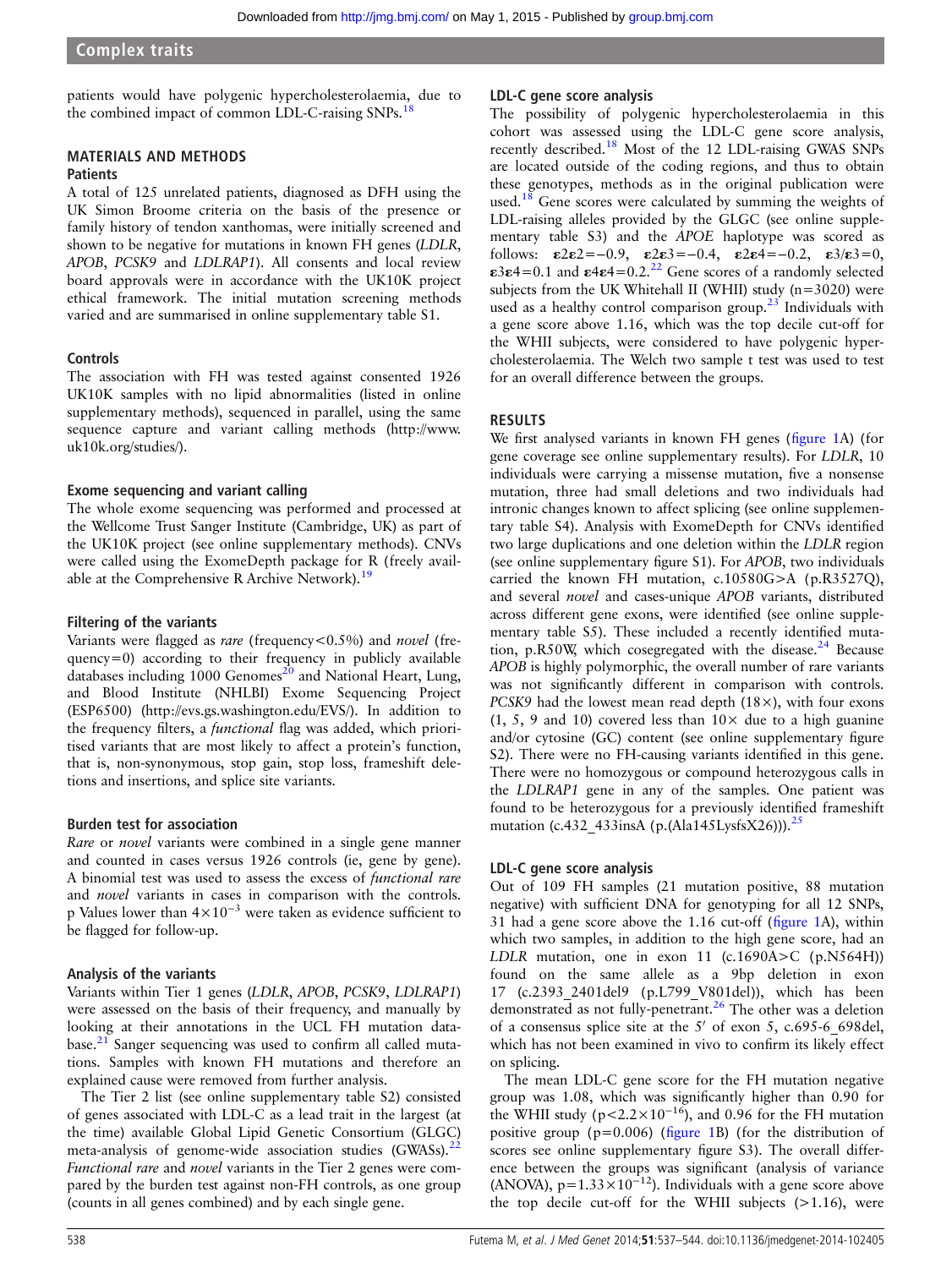<span id="page-2-0"></span>

Figure 1 Novel familial hypercholesterolaemia (FH) gene discovery pipeline. (A) To increase the chance of detecting true FH-causing variants with a strong effect and reduce the noise, samples with a mutation in LDLR or APOB (apart from novel APOB variants of unknown effect) or those with a high low-density lipoprotein cholesterol (LDL-C) gene score were removed from the analysis. The remaining variants were filtered by their frequency and functional effect and compared against controls. Genes with more than four novel functional variants in controls or genes located on the X chromosome were filtered out to enhance the power of the test. The remaining variants were manually assessed and false positive calls were removed. (B) Comparison of the LDL-C SNPs score among the WHII control population (n=3020), FH mutation positive individuals (n=21) and FH mutation negative individuals (n=83) in a standard boxplot (the minimum, lower quartile, median, upper quartile and maximum). The overall<br>difference between the groups was highly significant (ANOVA, p<2.2×10<sup>–16</sup>). Dashed (=1.16). A gene score was not attainable for 16 samples due to a poor DNA quality and insufficient concentration, which resulted in incomplete genotype data. (C) Schematic representation of the intronless CH25H gene and the localisation of novel variants identified in the FH cohort (in boxes). CH25H encodes an enzyme, cholesterol 25-hydroxylase, known to be spanning the endoplasmic reticulum membrane, with two domains (including the N-terminal) located outside of the membrane (in light grey), three 20 amino acid long transmembrane regions and two domains positioned inside the membrane, which contain three His boxes, essential for the catalytic activity of the enzyme.<sup>31</sup>

considered to have polygenic hypercholesterolaemia and excluded from further analysis as they were unlikely to carry a single mutation of a strong effect.

#### GWAS LDL-C genes

We next examined any gene identified through GWAS as being involved in determining levels of LDL-C in healthy individuals.<sup>2</sup> A burden test on all functional rare and novel variants in any gene singly or in all Tier 2 genes combined showed no obvious candidate for a novel FH locus (see online supplementary table S6). In addition, there were no loss-of-function variants (ie, premature stop codon formation, loss of a stop codon, frameshift indels, CNVs) observed in these genes in any sample (n=125), or in the 71 with no identified mutation and a low gene score. There was no association of *novel functional* variants in any gene located within the several loci identified by published family linkage studies (see online supplementary table S7).

#### Whole exome analysis

In all, 25 samples carrying a mutation in Tier 1 genes and 29 with the LDL-C gene score above 1.16 were removed from

further analysis. To interrogate the whole exome, a burden test was performed between 71 cases and 1926 controls. There were 4407 genes with one or more novel functional variant in cases. In order to remove calls less likely to influence the FH phenotype and increase the power of the test, we limited further analysis only to genes where a maximum of four novel functional variants were seen in the controls, based on the expected prevalence of FH of 1 in 500, and therefore any gene with >4 *novel* functional variants in the controls were excluded (the original gene list is shown in online supplementary table S8). Variants in genes located on the X chromosome were removed from the final list (X chromosome genes shown in online supplementary table S8). The next step involved a visual validation of the quality of calls performed using the Human Genome 19 on the Integrative Genomic Viewer (IGV).<sup>[27](#page-6-0)</sup> In order to avoid false negatives, calls that were filtered out due to inadequate quality were reanalysed in genes showing excess of *novel* variants. An additional loss-of-function variant, a premature stop codon at the position c.244C>T (p.Q81\*), was found in the CH25H gene in an FH patient sample with a low LDL-C SNP score. After adjusting for the false positives and false negatives,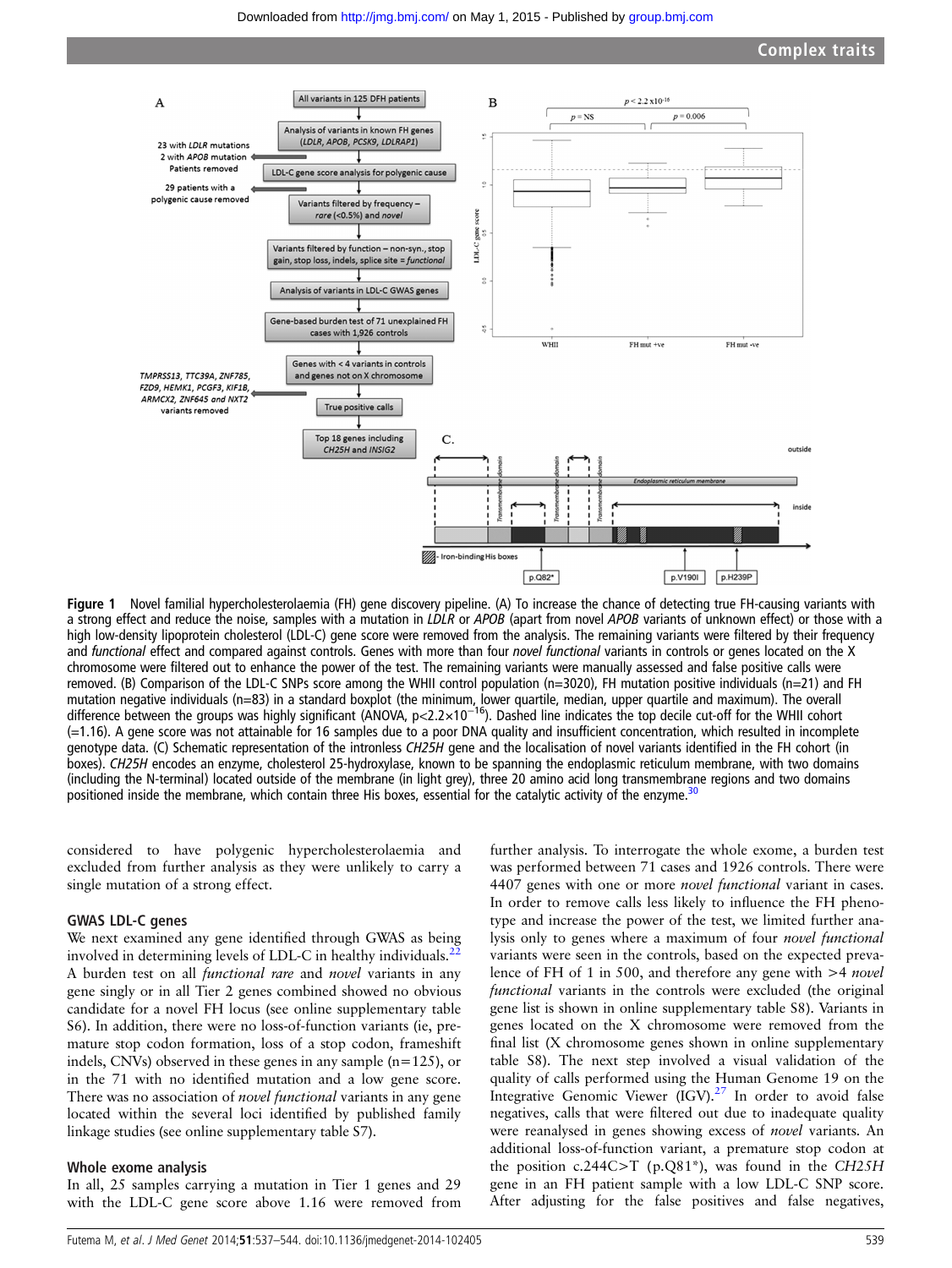<span id="page-3-0"></span>Complex traits

| Ch<br>p Value<br>Gene<br>Number of variants in cases $(n=71)$<br>Number of variants in controls $(n=1926)$<br>$4.3 \times 10^{-4}$<br><b>CH25H</b><br>10<br>3<br>2<br>ENST00000371852:exon1:c.G568A:p.V190I; exon1:c.A716C:p.H239P; exon1:c.C244T:p.Q82X<br>Cases<br>ENST00000371852:exon1:c.T742G:p.C248G; exon1:c.C590A:p.P197Q<br>Controls<br>$1.3 \times 10^{-3}$<br>1<br>$\overline{2}$<br>HSPB7<br>0<br>2X ENST00000311890:exon2:c.199+7G>A<br>Cases<br>Controls<br>None<br>$1.3 \times 10^{-3}$<br>12<br>$\overline{2}$<br>KLRC1<br>0<br>ENST00000544822:exon5:c.G333C:p.Q111H; exon3:c.C178T:p.H60Y<br>Cases<br>Controls<br>None<br>$1.4 \times 10^{-3}$<br>3<br>14<br><b>MOAP1</b><br>4<br>ENST00000556883:exon2:c.C707T:p.A236V; exon2:c.G476C:p.C159S; exon2:c.A182G:p.N61S<br>Cases<br>ENST00000556883:exon2:c.C655G:p.R219G; exon2:c.C627A:p.S209R; exon2:c.C264G:p.I88M; exon2:c.<br>Controls<br>A919G:p.I307V<br>$1.4 \times 10^{-3}$<br>14<br>3<br>RBM25<br>ENST00000261973:exon6:c.A454T:p.I152F; exon2:c.T50C:p.L17P; exon11:c.C1364A:p.A455D<br>Cases<br>Controls<br>ENST00000261973:exon7:c.C671T:p.A224V; exon11:c.A1273G:p.R425G; exon18:c.G2392A:p.V798I;<br>exon2:c.T7C:p.F3L<br>$3.7 \times 10^{-3}$<br>1<br>$\overline{2}$<br>1<br>ANP32E<br>ENST00000436748:exon3:c.G227C:p.S76T; ENST00000533654:exon4:c.A434G:p.K145R<br>Cases<br>ENST00000436748:exon6:c.G629T:p.R210L<br>Controls<br>$3.7 \times 10^{-3}$<br>19<br>CABP5<br>2<br>1<br>Cases<br>ENST00000293255:exon4:c.C281A:p.T94N; exon3:c.G201A:p.M67I<br>ENST00000293255:exon3:c.A169C:p.M57L<br>Controls<br>$3.7 \times 10^{-3}$<br>1<br>$\overline{\mathbf{2}}$<br><b>CELA2B</b><br>1<br>ENST00000375910:exon6:c.G576A:p.W192X; ENST00000422901:exon3:c.G271A:p.G91R<br>Cases<br>ENST00000375910:exon7:c.T739C:p.Y247H<br>Controls<br>$3.7 \times 10^{-3}$<br>$\overline{2}$<br>INSIG2<br>$\overline{2}$<br>ENST00000245787:exon2:c.T89C:p.I30T; exon2:c.C236T:p.T79M<br>Cases<br>ENST00000245787:exon4:c.G376A:p.D126N<br>Controls<br>$3.7 \times 10^{-3}$<br>$\overline{\phantom{a}}$<br>$\overline{\mathbf{2}}$<br>1<br>KCTD7<br>ENST00000275532:exon4:c.G814A:p.V272M; exon4:c.C758T:p.S253L<br>Cases<br>Controls<br>ENST00000275532:exon4:c.G506A:p.R169Q<br>$3.7 \times 10^{-3}$<br>18<br>$\overline{2}$<br><b>MRO</b><br>1<br>ENST00000436348:exon5:c.G578A:p.R193Q; exon5:c.G565A:p.V189I<br>Cases<br>ENST00000436348:exon3:c.A223G:p.S75G<br>Controls<br>$3.7\times10^{-3}$<br>6<br>$\overline{\mathbf{2}}$<br>NR2E1<br>1<br>ENST00000368983:exon1:c.G136A:p.G46S; exon5:c.A634G:p.M212V<br>Cases<br>ENST00000368983:exon7:c.G1000A:p.V334I<br>Controls<br>PABPC1<br>8<br>2<br>$3.7 \times 10^{-3}$<br>Cases<br>ENST00000318607:exon9:c.A1250C:p.Q417P;exon10:c.G1364A:p.R455H<br>Controls<br>ENST00000523555:exon3:c.226+3A>G<br>$3.7 \times 10^{-3}$<br>7<br><b>PODXL</b><br>2<br>ENST00000537928:exon3:c.G821A:p.R274K; exon5:c.A992G:p.H331R<br>Cases<br>Controls<br>ENST00000537928:exon8:c.C1246G:p.Q416E<br>$3.7 \times 10^{-3}$<br>11<br>PUS3<br>2<br>ENST00000530811:exon1:c.T74C:p.V25A; exon2:c.T824C:p.L275P<br>Cases<br>Controls<br>ENST00000530811:exon4:c.945-8T>C<br>$3.7 \times 10^{-3}$<br>5<br>$\overline{2}$<br>1<br><b>TXNDC15</b><br>ENST00000511070:exon2:c.C130T:p.R44W; ENST00000507024:exon2:c.G91A:p.A31T<br>Cases<br>ENST00000358387:exon2:c.G534C:p.E178D<br>Controls<br>$3.7 \times 10^{-3}$<br>14<br>WDR89<br>2<br>1<br>ENST00000394942:exon2:c.T821C:p.L274S; exon2:c.A553G:p.M185V<br>Cases<br>ENST00000394942:exon2:c.A860G:p.D287G<br>Controls<br>$3.7\times10^{-3}$<br>16<br>2<br><b>ZNF720</b><br>1<br>ENST00000398696:exon2:c.T508G:p.L170V; exon2:c.A29G:p.H10R<br>Cases<br>Controls<br>ENST00000399681:exon6:c.A893G:p.H298R | controls $(n=1926)$ |  |  |  |  |
|--------------------------------------------------------------------------------------------------------------------------------------------------------------------------------------------------------------------------------------------------------------------------------------------------------------------------------------------------------------------------------------------------------------------------------------------------------------------------------------------------------------------------------------------------------------------------------------------------------------------------------------------------------------------------------------------------------------------------------------------------------------------------------------------------------------------------------------------------------------------------------------------------------------------------------------------------------------------------------------------------------------------------------------------------------------------------------------------------------------------------------------------------------------------------------------------------------------------------------------------------------------------------------------------------------------------------------------------------------------------------------------------------------------------------------------------------------------------------------------------------------------------------------------------------------------------------------------------------------------------------------------------------------------------------------------------------------------------------------------------------------------------------------------------------------------------------------------------------------------------------------------------------------------------------------------------------------------------------------------------------------------------------------------------------------------------------------------------------------------------------------------------------------------------------------------------------------------------------------------------------------------------------------------------------------------------------------------------------------------------------------------------------------------------------------------------------------------------------------------------------------------------------------------------------------------------------------------------------------------------------------------------------------------------------------------------------------------------------------------------------------------------------------------------------------------------------------------------------------------------------------------------------------------------------------------------------------------------------------------------------------------------------------------------------------------------------------------------------------------------------------------------------------------------------------------------------------------------------------------------------------------------------------------------------------------------------------------------------------------------------------------------------------------------------------------------------------------------------------------------------------------------------------------------------------------------------------------------------------------------------------------------------------------------------------------------------------------------------------------------------------------------|---------------------|--|--|--|--|
|                                                                                                                                                                                                                                                                                                                                                                                                                                                                                                                                                                                                                                                                                                                                                                                                                                                                                                                                                                                                                                                                                                                                                                                                                                                                                                                                                                                                                                                                                                                                                                                                                                                                                                                                                                                                                                                                                                                                                                                                                                                                                                                                                                                                                                                                                                                                                                                                                                                                                                                                                                                                                                                                                                                                                                                                                                                                                                                                                                                                                                                                                                                                                                                                                                                                                                                                                                                                                                                                                                                                                                                                                                                                                                                                                                    |                     |  |  |  |  |
|                                                                                                                                                                                                                                                                                                                                                                                                                                                                                                                                                                                                                                                                                                                                                                                                                                                                                                                                                                                                                                                                                                                                                                                                                                                                                                                                                                                                                                                                                                                                                                                                                                                                                                                                                                                                                                                                                                                                                                                                                                                                                                                                                                                                                                                                                                                                                                                                                                                                                                                                                                                                                                                                                                                                                                                                                                                                                                                                                                                                                                                                                                                                                                                                                                                                                                                                                                                                                                                                                                                                                                                                                                                                                                                                                                    |                     |  |  |  |  |
|                                                                                                                                                                                                                                                                                                                                                                                                                                                                                                                                                                                                                                                                                                                                                                                                                                                                                                                                                                                                                                                                                                                                                                                                                                                                                                                                                                                                                                                                                                                                                                                                                                                                                                                                                                                                                                                                                                                                                                                                                                                                                                                                                                                                                                                                                                                                                                                                                                                                                                                                                                                                                                                                                                                                                                                                                                                                                                                                                                                                                                                                                                                                                                                                                                                                                                                                                                                                                                                                                                                                                                                                                                                                                                                                                                    |                     |  |  |  |  |
|                                                                                                                                                                                                                                                                                                                                                                                                                                                                                                                                                                                                                                                                                                                                                                                                                                                                                                                                                                                                                                                                                                                                                                                                                                                                                                                                                                                                                                                                                                                                                                                                                                                                                                                                                                                                                                                                                                                                                                                                                                                                                                                                                                                                                                                                                                                                                                                                                                                                                                                                                                                                                                                                                                                                                                                                                                                                                                                                                                                                                                                                                                                                                                                                                                                                                                                                                                                                                                                                                                                                                                                                                                                                                                                                                                    |                     |  |  |  |  |
|                                                                                                                                                                                                                                                                                                                                                                                                                                                                                                                                                                                                                                                                                                                                                                                                                                                                                                                                                                                                                                                                                                                                                                                                                                                                                                                                                                                                                                                                                                                                                                                                                                                                                                                                                                                                                                                                                                                                                                                                                                                                                                                                                                                                                                                                                                                                                                                                                                                                                                                                                                                                                                                                                                                                                                                                                                                                                                                                                                                                                                                                                                                                                                                                                                                                                                                                                                                                                                                                                                                                                                                                                                                                                                                                                                    |                     |  |  |  |  |
|                                                                                                                                                                                                                                                                                                                                                                                                                                                                                                                                                                                                                                                                                                                                                                                                                                                                                                                                                                                                                                                                                                                                                                                                                                                                                                                                                                                                                                                                                                                                                                                                                                                                                                                                                                                                                                                                                                                                                                                                                                                                                                                                                                                                                                                                                                                                                                                                                                                                                                                                                                                                                                                                                                                                                                                                                                                                                                                                                                                                                                                                                                                                                                                                                                                                                                                                                                                                                                                                                                                                                                                                                                                                                                                                                                    |                     |  |  |  |  |
|                                                                                                                                                                                                                                                                                                                                                                                                                                                                                                                                                                                                                                                                                                                                                                                                                                                                                                                                                                                                                                                                                                                                                                                                                                                                                                                                                                                                                                                                                                                                                                                                                                                                                                                                                                                                                                                                                                                                                                                                                                                                                                                                                                                                                                                                                                                                                                                                                                                                                                                                                                                                                                                                                                                                                                                                                                                                                                                                                                                                                                                                                                                                                                                                                                                                                                                                                                                                                                                                                                                                                                                                                                                                                                                                                                    |                     |  |  |  |  |
|                                                                                                                                                                                                                                                                                                                                                                                                                                                                                                                                                                                                                                                                                                                                                                                                                                                                                                                                                                                                                                                                                                                                                                                                                                                                                                                                                                                                                                                                                                                                                                                                                                                                                                                                                                                                                                                                                                                                                                                                                                                                                                                                                                                                                                                                                                                                                                                                                                                                                                                                                                                                                                                                                                                                                                                                                                                                                                                                                                                                                                                                                                                                                                                                                                                                                                                                                                                                                                                                                                                                                                                                                                                                                                                                                                    |                     |  |  |  |  |
|                                                                                                                                                                                                                                                                                                                                                                                                                                                                                                                                                                                                                                                                                                                                                                                                                                                                                                                                                                                                                                                                                                                                                                                                                                                                                                                                                                                                                                                                                                                                                                                                                                                                                                                                                                                                                                                                                                                                                                                                                                                                                                                                                                                                                                                                                                                                                                                                                                                                                                                                                                                                                                                                                                                                                                                                                                                                                                                                                                                                                                                                                                                                                                                                                                                                                                                                                                                                                                                                                                                                                                                                                                                                                                                                                                    |                     |  |  |  |  |
|                                                                                                                                                                                                                                                                                                                                                                                                                                                                                                                                                                                                                                                                                                                                                                                                                                                                                                                                                                                                                                                                                                                                                                                                                                                                                                                                                                                                                                                                                                                                                                                                                                                                                                                                                                                                                                                                                                                                                                                                                                                                                                                                                                                                                                                                                                                                                                                                                                                                                                                                                                                                                                                                                                                                                                                                                                                                                                                                                                                                                                                                                                                                                                                                                                                                                                                                                                                                                                                                                                                                                                                                                                                                                                                                                                    |                     |  |  |  |  |
|                                                                                                                                                                                                                                                                                                                                                                                                                                                                                                                                                                                                                                                                                                                                                                                                                                                                                                                                                                                                                                                                                                                                                                                                                                                                                                                                                                                                                                                                                                                                                                                                                                                                                                                                                                                                                                                                                                                                                                                                                                                                                                                                                                                                                                                                                                                                                                                                                                                                                                                                                                                                                                                                                                                                                                                                                                                                                                                                                                                                                                                                                                                                                                                                                                                                                                                                                                                                                                                                                                                                                                                                                                                                                                                                                                    |                     |  |  |  |  |
|                                                                                                                                                                                                                                                                                                                                                                                                                                                                                                                                                                                                                                                                                                                                                                                                                                                                                                                                                                                                                                                                                                                                                                                                                                                                                                                                                                                                                                                                                                                                                                                                                                                                                                                                                                                                                                                                                                                                                                                                                                                                                                                                                                                                                                                                                                                                                                                                                                                                                                                                                                                                                                                                                                                                                                                                                                                                                                                                                                                                                                                                                                                                                                                                                                                                                                                                                                                                                                                                                                                                                                                                                                                                                                                                                                    |                     |  |  |  |  |
|                                                                                                                                                                                                                                                                                                                                                                                                                                                                                                                                                                                                                                                                                                                                                                                                                                                                                                                                                                                                                                                                                                                                                                                                                                                                                                                                                                                                                                                                                                                                                                                                                                                                                                                                                                                                                                                                                                                                                                                                                                                                                                                                                                                                                                                                                                                                                                                                                                                                                                                                                                                                                                                                                                                                                                                                                                                                                                                                                                                                                                                                                                                                                                                                                                                                                                                                                                                                                                                                                                                                                                                                                                                                                                                                                                    |                     |  |  |  |  |
|                                                                                                                                                                                                                                                                                                                                                                                                                                                                                                                                                                                                                                                                                                                                                                                                                                                                                                                                                                                                                                                                                                                                                                                                                                                                                                                                                                                                                                                                                                                                                                                                                                                                                                                                                                                                                                                                                                                                                                                                                                                                                                                                                                                                                                                                                                                                                                                                                                                                                                                                                                                                                                                                                                                                                                                                                                                                                                                                                                                                                                                                                                                                                                                                                                                                                                                                                                                                                                                                                                                                                                                                                                                                                                                                                                    |                     |  |  |  |  |
|                                                                                                                                                                                                                                                                                                                                                                                                                                                                                                                                                                                                                                                                                                                                                                                                                                                                                                                                                                                                                                                                                                                                                                                                                                                                                                                                                                                                                                                                                                                                                                                                                                                                                                                                                                                                                                                                                                                                                                                                                                                                                                                                                                                                                                                                                                                                                                                                                                                                                                                                                                                                                                                                                                                                                                                                                                                                                                                                                                                                                                                                                                                                                                                                                                                                                                                                                                                                                                                                                                                                                                                                                                                                                                                                                                    |                     |  |  |  |  |
|                                                                                                                                                                                                                                                                                                                                                                                                                                                                                                                                                                                                                                                                                                                                                                                                                                                                                                                                                                                                                                                                                                                                                                                                                                                                                                                                                                                                                                                                                                                                                                                                                                                                                                                                                                                                                                                                                                                                                                                                                                                                                                                                                                                                                                                                                                                                                                                                                                                                                                                                                                                                                                                                                                                                                                                                                                                                                                                                                                                                                                                                                                                                                                                                                                                                                                                                                                                                                                                                                                                                                                                                                                                                                                                                                                    |                     |  |  |  |  |
|                                                                                                                                                                                                                                                                                                                                                                                                                                                                                                                                                                                                                                                                                                                                                                                                                                                                                                                                                                                                                                                                                                                                                                                                                                                                                                                                                                                                                                                                                                                                                                                                                                                                                                                                                                                                                                                                                                                                                                                                                                                                                                                                                                                                                                                                                                                                                                                                                                                                                                                                                                                                                                                                                                                                                                                                                                                                                                                                                                                                                                                                                                                                                                                                                                                                                                                                                                                                                                                                                                                                                                                                                                                                                                                                                                    |                     |  |  |  |  |
|                                                                                                                                                                                                                                                                                                                                                                                                                                                                                                                                                                                                                                                                                                                                                                                                                                                                                                                                                                                                                                                                                                                                                                                                                                                                                                                                                                                                                                                                                                                                                                                                                                                                                                                                                                                                                                                                                                                                                                                                                                                                                                                                                                                                                                                                                                                                                                                                                                                                                                                                                                                                                                                                                                                                                                                                                                                                                                                                                                                                                                                                                                                                                                                                                                                                                                                                                                                                                                                                                                                                                                                                                                                                                                                                                                    |                     |  |  |  |  |
|                                                                                                                                                                                                                                                                                                                                                                                                                                                                                                                                                                                                                                                                                                                                                                                                                                                                                                                                                                                                                                                                                                                                                                                                                                                                                                                                                                                                                                                                                                                                                                                                                                                                                                                                                                                                                                                                                                                                                                                                                                                                                                                                                                                                                                                                                                                                                                                                                                                                                                                                                                                                                                                                                                                                                                                                                                                                                                                                                                                                                                                                                                                                                                                                                                                                                                                                                                                                                                                                                                                                                                                                                                                                                                                                                                    |                     |  |  |  |  |
|                                                                                                                                                                                                                                                                                                                                                                                                                                                                                                                                                                                                                                                                                                                                                                                                                                                                                                                                                                                                                                                                                                                                                                                                                                                                                                                                                                                                                                                                                                                                                                                                                                                                                                                                                                                                                                                                                                                                                                                                                                                                                                                                                                                                                                                                                                                                                                                                                                                                                                                                                                                                                                                                                                                                                                                                                                                                                                                                                                                                                                                                                                                                                                                                                                                                                                                                                                                                                                                                                                                                                                                                                                                                                                                                                                    |                     |  |  |  |  |
|                                                                                                                                                                                                                                                                                                                                                                                                                                                                                                                                                                                                                                                                                                                                                                                                                                                                                                                                                                                                                                                                                                                                                                                                                                                                                                                                                                                                                                                                                                                                                                                                                                                                                                                                                                                                                                                                                                                                                                                                                                                                                                                                                                                                                                                                                                                                                                                                                                                                                                                                                                                                                                                                                                                                                                                                                                                                                                                                                                                                                                                                                                                                                                                                                                                                                                                                                                                                                                                                                                                                                                                                                                                                                                                                                                    |                     |  |  |  |  |
|                                                                                                                                                                                                                                                                                                                                                                                                                                                                                                                                                                                                                                                                                                                                                                                                                                                                                                                                                                                                                                                                                                                                                                                                                                                                                                                                                                                                                                                                                                                                                                                                                                                                                                                                                                                                                                                                                                                                                                                                                                                                                                                                                                                                                                                                                                                                                                                                                                                                                                                                                                                                                                                                                                                                                                                                                                                                                                                                                                                                                                                                                                                                                                                                                                                                                                                                                                                                                                                                                                                                                                                                                                                                                                                                                                    |                     |  |  |  |  |
|                                                                                                                                                                                                                                                                                                                                                                                                                                                                                                                                                                                                                                                                                                                                                                                                                                                                                                                                                                                                                                                                                                                                                                                                                                                                                                                                                                                                                                                                                                                                                                                                                                                                                                                                                                                                                                                                                                                                                                                                                                                                                                                                                                                                                                                                                                                                                                                                                                                                                                                                                                                                                                                                                                                                                                                                                                                                                                                                                                                                                                                                                                                                                                                                                                                                                                                                                                                                                                                                                                                                                                                                                                                                                                                                                                    |                     |  |  |  |  |
|                                                                                                                                                                                                                                                                                                                                                                                                                                                                                                                                                                                                                                                                                                                                                                                                                                                                                                                                                                                                                                                                                                                                                                                                                                                                                                                                                                                                                                                                                                                                                                                                                                                                                                                                                                                                                                                                                                                                                                                                                                                                                                                                                                                                                                                                                                                                                                                                                                                                                                                                                                                                                                                                                                                                                                                                                                                                                                                                                                                                                                                                                                                                                                                                                                                                                                                                                                                                                                                                                                                                                                                                                                                                                                                                                                    |                     |  |  |  |  |
|                                                                                                                                                                                                                                                                                                                                                                                                                                                                                                                                                                                                                                                                                                                                                                                                                                                                                                                                                                                                                                                                                                                                                                                                                                                                                                                                                                                                                                                                                                                                                                                                                                                                                                                                                                                                                                                                                                                                                                                                                                                                                                                                                                                                                                                                                                                                                                                                                                                                                                                                                                                                                                                                                                                                                                                                                                                                                                                                                                                                                                                                                                                                                                                                                                                                                                                                                                                                                                                                                                                                                                                                                                                                                                                                                                    |                     |  |  |  |  |
|                                                                                                                                                                                                                                                                                                                                                                                                                                                                                                                                                                                                                                                                                                                                                                                                                                                                                                                                                                                                                                                                                                                                                                                                                                                                                                                                                                                                                                                                                                                                                                                                                                                                                                                                                                                                                                                                                                                                                                                                                                                                                                                                                                                                                                                                                                                                                                                                                                                                                                                                                                                                                                                                                                                                                                                                                                                                                                                                                                                                                                                                                                                                                                                                                                                                                                                                                                                                                                                                                                                                                                                                                                                                                                                                                                    |                     |  |  |  |  |
|                                                                                                                                                                                                                                                                                                                                                                                                                                                                                                                                                                                                                                                                                                                                                                                                                                                                                                                                                                                                                                                                                                                                                                                                                                                                                                                                                                                                                                                                                                                                                                                                                                                                                                                                                                                                                                                                                                                                                                                                                                                                                                                                                                                                                                                                                                                                                                                                                                                                                                                                                                                                                                                                                                                                                                                                                                                                                                                                                                                                                                                                                                                                                                                                                                                                                                                                                                                                                                                                                                                                                                                                                                                                                                                                                                    |                     |  |  |  |  |
|                                                                                                                                                                                                                                                                                                                                                                                                                                                                                                                                                                                                                                                                                                                                                                                                                                                                                                                                                                                                                                                                                                                                                                                                                                                                                                                                                                                                                                                                                                                                                                                                                                                                                                                                                                                                                                                                                                                                                                                                                                                                                                                                                                                                                                                                                                                                                                                                                                                                                                                                                                                                                                                                                                                                                                                                                                                                                                                                                                                                                                                                                                                                                                                                                                                                                                                                                                                                                                                                                                                                                                                                                                                                                                                                                                    |                     |  |  |  |  |
|                                                                                                                                                                                                                                                                                                                                                                                                                                                                                                                                                                                                                                                                                                                                                                                                                                                                                                                                                                                                                                                                                                                                                                                                                                                                                                                                                                                                                                                                                                                                                                                                                                                                                                                                                                                                                                                                                                                                                                                                                                                                                                                                                                                                                                                                                                                                                                                                                                                                                                                                                                                                                                                                                                                                                                                                                                                                                                                                                                                                                                                                                                                                                                                                                                                                                                                                                                                                                                                                                                                                                                                                                                                                                                                                                                    |                     |  |  |  |  |
|                                                                                                                                                                                                                                                                                                                                                                                                                                                                                                                                                                                                                                                                                                                                                                                                                                                                                                                                                                                                                                                                                                                                                                                                                                                                                                                                                                                                                                                                                                                                                                                                                                                                                                                                                                                                                                                                                                                                                                                                                                                                                                                                                                                                                                                                                                                                                                                                                                                                                                                                                                                                                                                                                                                                                                                                                                                                                                                                                                                                                                                                                                                                                                                                                                                                                                                                                                                                                                                                                                                                                                                                                                                                                                                                                                    |                     |  |  |  |  |
|                                                                                                                                                                                                                                                                                                                                                                                                                                                                                                                                                                                                                                                                                                                                                                                                                                                                                                                                                                                                                                                                                                                                                                                                                                                                                                                                                                                                                                                                                                                                                                                                                                                                                                                                                                                                                                                                                                                                                                                                                                                                                                                                                                                                                                                                                                                                                                                                                                                                                                                                                                                                                                                                                                                                                                                                                                                                                                                                                                                                                                                                                                                                                                                                                                                                                                                                                                                                                                                                                                                                                                                                                                                                                                                                                                    |                     |  |  |  |  |
|                                                                                                                                                                                                                                                                                                                                                                                                                                                                                                                                                                                                                                                                                                                                                                                                                                                                                                                                                                                                                                                                                                                                                                                                                                                                                                                                                                                                                                                                                                                                                                                                                                                                                                                                                                                                                                                                                                                                                                                                                                                                                                                                                                                                                                                                                                                                                                                                                                                                                                                                                                                                                                                                                                                                                                                                                                                                                                                                                                                                                                                                                                                                                                                                                                                                                                                                                                                                                                                                                                                                                                                                                                                                                                                                                                    |                     |  |  |  |  |
|                                                                                                                                                                                                                                                                                                                                                                                                                                                                                                                                                                                                                                                                                                                                                                                                                                                                                                                                                                                                                                                                                                                                                                                                                                                                                                                                                                                                                                                                                                                                                                                                                                                                                                                                                                                                                                                                                                                                                                                                                                                                                                                                                                                                                                                                                                                                                                                                                                                                                                                                                                                                                                                                                                                                                                                                                                                                                                                                                                                                                                                                                                                                                                                                                                                                                                                                                                                                                                                                                                                                                                                                                                                                                                                                                                    |                     |  |  |  |  |
|                                                                                                                                                                                                                                                                                                                                                                                                                                                                                                                                                                                                                                                                                                                                                                                                                                                                                                                                                                                                                                                                                                                                                                                                                                                                                                                                                                                                                                                                                                                                                                                                                                                                                                                                                                                                                                                                                                                                                                                                                                                                                                                                                                                                                                                                                                                                                                                                                                                                                                                                                                                                                                                                                                                                                                                                                                                                                                                                                                                                                                                                                                                                                                                                                                                                                                                                                                                                                                                                                                                                                                                                                                                                                                                                                                    |                     |  |  |  |  |
|                                                                                                                                                                                                                                                                                                                                                                                                                                                                                                                                                                                                                                                                                                                                                                                                                                                                                                                                                                                                                                                                                                                                                                                                                                                                                                                                                                                                                                                                                                                                                                                                                                                                                                                                                                                                                                                                                                                                                                                                                                                                                                                                                                                                                                                                                                                                                                                                                                                                                                                                                                                                                                                                                                                                                                                                                                                                                                                                                                                                                                                                                                                                                                                                                                                                                                                                                                                                                                                                                                                                                                                                                                                                                                                                                                    |                     |  |  |  |  |
|                                                                                                                                                                                                                                                                                                                                                                                                                                                                                                                                                                                                                                                                                                                                                                                                                                                                                                                                                                                                                                                                                                                                                                                                                                                                                                                                                                                                                                                                                                                                                                                                                                                                                                                                                                                                                                                                                                                                                                                                                                                                                                                                                                                                                                                                                                                                                                                                                                                                                                                                                                                                                                                                                                                                                                                                                                                                                                                                                                                                                                                                                                                                                                                                                                                                                                                                                                                                                                                                                                                                                                                                                                                                                                                                                                    |                     |  |  |  |  |
|                                                                                                                                                                                                                                                                                                                                                                                                                                                                                                                                                                                                                                                                                                                                                                                                                                                                                                                                                                                                                                                                                                                                                                                                                                                                                                                                                                                                                                                                                                                                                                                                                                                                                                                                                                                                                                                                                                                                                                                                                                                                                                                                                                                                                                                                                                                                                                                                                                                                                                                                                                                                                                                                                                                                                                                                                                                                                                                                                                                                                                                                                                                                                                                                                                                                                                                                                                                                                                                                                                                                                                                                                                                                                                                                                                    |                     |  |  |  |  |
|                                                                                                                                                                                                                                                                                                                                                                                                                                                                                                                                                                                                                                                                                                                                                                                                                                                                                                                                                                                                                                                                                                                                                                                                                                                                                                                                                                                                                                                                                                                                                                                                                                                                                                                                                                                                                                                                                                                                                                                                                                                                                                                                                                                                                                                                                                                                                                                                                                                                                                                                                                                                                                                                                                                                                                                                                                                                                                                                                                                                                                                                                                                                                                                                                                                                                                                                                                                                                                                                                                                                                                                                                                                                                                                                                                    |                     |  |  |  |  |
|                                                                                                                                                                                                                                                                                                                                                                                                                                                                                                                                                                                                                                                                                                                                                                                                                                                                                                                                                                                                                                                                                                                                                                                                                                                                                                                                                                                                                                                                                                                                                                                                                                                                                                                                                                                                                                                                                                                                                                                                                                                                                                                                                                                                                                                                                                                                                                                                                                                                                                                                                                                                                                                                                                                                                                                                                                                                                                                                                                                                                                                                                                                                                                                                                                                                                                                                                                                                                                                                                                                                                                                                                                                                                                                                                                    |                     |  |  |  |  |
|                                                                                                                                                                                                                                                                                                                                                                                                                                                                                                                                                                                                                                                                                                                                                                                                                                                                                                                                                                                                                                                                                                                                                                                                                                                                                                                                                                                                                                                                                                                                                                                                                                                                                                                                                                                                                                                                                                                                                                                                                                                                                                                                                                                                                                                                                                                                                                                                                                                                                                                                                                                                                                                                                                                                                                                                                                                                                                                                                                                                                                                                                                                                                                                                                                                                                                                                                                                                                                                                                                                                                                                                                                                                                                                                                                    |                     |  |  |  |  |
|                                                                                                                                                                                                                                                                                                                                                                                                                                                                                                                                                                                                                                                                                                                                                                                                                                                                                                                                                                                                                                                                                                                                                                                                                                                                                                                                                                                                                                                                                                                                                                                                                                                                                                                                                                                                                                                                                                                                                                                                                                                                                                                                                                                                                                                                                                                                                                                                                                                                                                                                                                                                                                                                                                                                                                                                                                                                                                                                                                                                                                                                                                                                                                                                                                                                                                                                                                                                                                                                                                                                                                                                                                                                                                                                                                    |                     |  |  |  |  |
|                                                                                                                                                                                                                                                                                                                                                                                                                                                                                                                                                                                                                                                                                                                                                                                                                                                                                                                                                                                                                                                                                                                                                                                                                                                                                                                                                                                                                                                                                                                                                                                                                                                                                                                                                                                                                                                                                                                                                                                                                                                                                                                                                                                                                                                                                                                                                                                                                                                                                                                                                                                                                                                                                                                                                                                                                                                                                                                                                                                                                                                                                                                                                                                                                                                                                                                                                                                                                                                                                                                                                                                                                                                                                                                                                                    |                     |  |  |  |  |
|                                                                                                                                                                                                                                                                                                                                                                                                                                                                                                                                                                                                                                                                                                                                                                                                                                                                                                                                                                                                                                                                                                                                                                                                                                                                                                                                                                                                                                                                                                                                                                                                                                                                                                                                                                                                                                                                                                                                                                                                                                                                                                                                                                                                                                                                                                                                                                                                                                                                                                                                                                                                                                                                                                                                                                                                                                                                                                                                                                                                                                                                                                                                                                                                                                                                                                                                                                                                                                                                                                                                                                                                                                                                                                                                                                    |                     |  |  |  |  |
|                                                                                                                                                                                                                                                                                                                                                                                                                                                                                                                                                                                                                                                                                                                                                                                                                                                                                                                                                                                                                                                                                                                                                                                                                                                                                                                                                                                                                                                                                                                                                                                                                                                                                                                                                                                                                                                                                                                                                                                                                                                                                                                                                                                                                                                                                                                                                                                                                                                                                                                                                                                                                                                                                                                                                                                                                                                                                                                                                                                                                                                                                                                                                                                                                                                                                                                                                                                                                                                                                                                                                                                                                                                                                                                                                                    |                     |  |  |  |  |
|                                                                                                                                                                                                                                                                                                                                                                                                                                                                                                                                                                                                                                                                                                                                                                                                                                                                                                                                                                                                                                                                                                                                                                                                                                                                                                                                                                                                                                                                                                                                                                                                                                                                                                                                                                                                                                                                                                                                                                                                                                                                                                                                                                                                                                                                                                                                                                                                                                                                                                                                                                                                                                                                                                                                                                                                                                                                                                                                                                                                                                                                                                                                                                                                                                                                                                                                                                                                                                                                                                                                                                                                                                                                                                                                                                    |                     |  |  |  |  |
|                                                                                                                                                                                                                                                                                                                                                                                                                                                                                                                                                                                                                                                                                                                                                                                                                                                                                                                                                                                                                                                                                                                                                                                                                                                                                                                                                                                                                                                                                                                                                                                                                                                                                                                                                                                                                                                                                                                                                                                                                                                                                                                                                                                                                                                                                                                                                                                                                                                                                                                                                                                                                                                                                                                                                                                                                                                                                                                                                                                                                                                                                                                                                                                                                                                                                                                                                                                                                                                                                                                                                                                                                                                                                                                                                                    |                     |  |  |  |  |
|                                                                                                                                                                                                                                                                                                                                                                                                                                                                                                                                                                                                                                                                                                                                                                                                                                                                                                                                                                                                                                                                                                                                                                                                                                                                                                                                                                                                                                                                                                                                                                                                                                                                                                                                                                                                                                                                                                                                                                                                                                                                                                                                                                                                                                                                                                                                                                                                                                                                                                                                                                                                                                                                                                                                                                                                                                                                                                                                                                                                                                                                                                                                                                                                                                                                                                                                                                                                                                                                                                                                                                                                                                                                                                                                                                    |                     |  |  |  |  |
|                                                                                                                                                                                                                                                                                                                                                                                                                                                                                                                                                                                                                                                                                                                                                                                                                                                                                                                                                                                                                                                                                                                                                                                                                                                                                                                                                                                                                                                                                                                                                                                                                                                                                                                                                                                                                                                                                                                                                                                                                                                                                                                                                                                                                                                                                                                                                                                                                                                                                                                                                                                                                                                                                                                                                                                                                                                                                                                                                                                                                                                                                                                                                                                                                                                                                                                                                                                                                                                                                                                                                                                                                                                                                                                                                                    |                     |  |  |  |  |
|                                                                                                                                                                                                                                                                                                                                                                                                                                                                                                                                                                                                                                                                                                                                                                                                                                                                                                                                                                                                                                                                                                                                                                                                                                                                                                                                                                                                                                                                                                                                                                                                                                                                                                                                                                                                                                                                                                                                                                                                                                                                                                                                                                                                                                                                                                                                                                                                                                                                                                                                                                                                                                                                                                                                                                                                                                                                                                                                                                                                                                                                                                                                                                                                                                                                                                                                                                                                                                                                                                                                                                                                                                                                                                                                                                    |                     |  |  |  |  |
|                                                                                                                                                                                                                                                                                                                                                                                                                                                                                                                                                                                                                                                                                                                                                                                                                                                                                                                                                                                                                                                                                                                                                                                                                                                                                                                                                                                                                                                                                                                                                                                                                                                                                                                                                                                                                                                                                                                                                                                                                                                                                                                                                                                                                                                                                                                                                                                                                                                                                                                                                                                                                                                                                                                                                                                                                                                                                                                                                                                                                                                                                                                                                                                                                                                                                                                                                                                                                                                                                                                                                                                                                                                                                                                                                                    |                     |  |  |  |  |
|                                                                                                                                                                                                                                                                                                                                                                                                                                                                                                                                                                                                                                                                                                                                                                                                                                                                                                                                                                                                                                                                                                                                                                                                                                                                                                                                                                                                                                                                                                                                                                                                                                                                                                                                                                                                                                                                                                                                                                                                                                                                                                                                                                                                                                                                                                                                                                                                                                                                                                                                                                                                                                                                                                                                                                                                                                                                                                                                                                                                                                                                                                                                                                                                                                                                                                                                                                                                                                                                                                                                                                                                                                                                                                                                                                    |                     |  |  |  |  |
|                                                                                                                                                                                                                                                                                                                                                                                                                                                                                                                                                                                                                                                                                                                                                                                                                                                                                                                                                                                                                                                                                                                                                                                                                                                                                                                                                                                                                                                                                                                                                                                                                                                                                                                                                                                                                                                                                                                                                                                                                                                                                                                                                                                                                                                                                                                                                                                                                                                                                                                                                                                                                                                                                                                                                                                                                                                                                                                                                                                                                                                                                                                                                                                                                                                                                                                                                                                                                                                                                                                                                                                                                                                                                                                                                                    |                     |  |  |  |  |

Table 1 Summary of genes and their variants which show an excess of novel functional variants in FH cases (n=71) in comparison with

Ch, chromosome; FH, familial hypercholesterolaemia.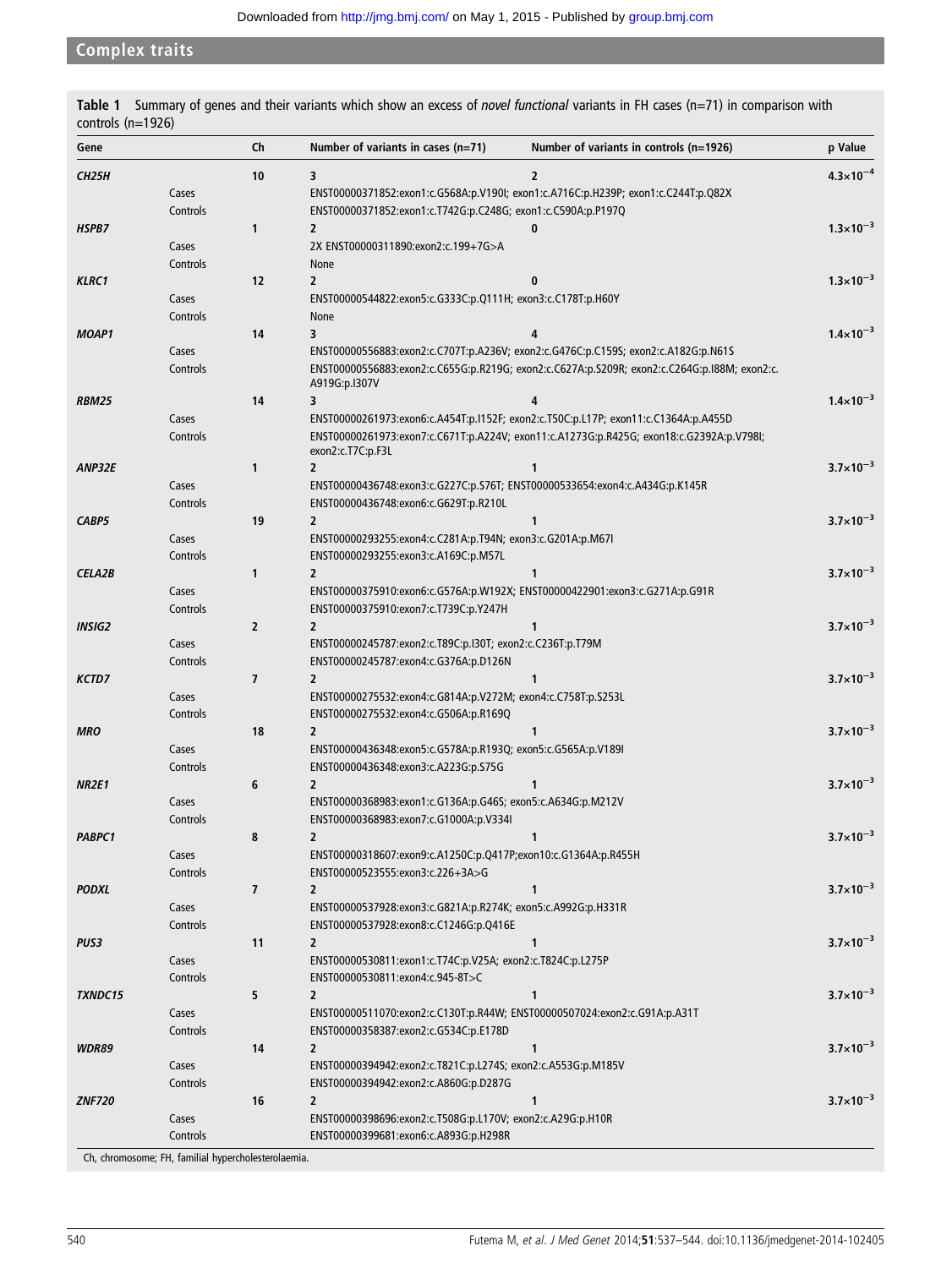CH25H remained the top gene (p<4.3×10<sup>-4</sup>) with three variants in the cases and two in the controls ([table 1](#page-3-0)). To examine the prevalence of nonsense variants in CH25H in public data sources, we analysed the NHLBI ESP database and found one nonsense allele (c.638delT) in 6503 individuals (Minor Allele Frequency (MAF)=0.00008), which was significantly lower than in the FH group (MAF=0.0003, p< $1.5 \times 10^{-3}$ ).

#### CH25H and INSIG2 variants

CH25H codes for cholesterol 25-hydroxylase, known to catalyse the formation of the oxysterol—25-hydroxycholesterol (25-HC) (9). The INSIG2 gene, which also exhibited an excess of novel functional variants in the FH cohort in comparison with the controls ( $p=3.7\times10^{-3}$ ) [\(table 1](#page-3-0)), has been demonstrated to regulate the activity of Sterol Regulatory Element-Binding Protein (SREBPs), a family of major lipid metabolism transcrip-tion factors, via direct biding of 25-HC.<sup>[28](#page-6-0)</sup> Thus, both genes, CH25H and INSIG2, are involved in the same pathway of cholesterol metabolism. There were three heterozygous variants found in CH25H, all confirmed by Sanger sequencing (see online supplementary figure S4), of which one leads to a formation of a premature stop codon at residue 81, predicted to have a damaging effect on the protein; the second affects a wellconserved residue across species, c.568G>A (p.V190I); and the third, c.716A>C (p.H239P), alters one of the crucial residues of the His Box 3 domain, known to play a crucial role, together with His Boxes 1 and 2, in the catalytic activity of  $CH25H<sup>29</sup>$  $CH25H<sup>29</sup>$  $CH25H<sup>29</sup>$ (fi[gure 1C](#page-2-0)). Two novel functional variants were found in the control cohort, both being non-synonymous (p.P197Q and p. C248G). The p.P197Q is located in a conserved region of the protein; however, it is predicted as tolerated/benign/neutral by SIFT/PolyPhen/Mutation Taster. The p.C248G variant affects a residue that is not conserved.<sup>[30](#page-6-0)</sup>

Sanger sequencing also confirmed two novel functional variants in the INSIG2 gene called in the cases, both nonsynonymous changes (see online supplementary figure S5). A mutation prediction report generated by Project HOPE<sup>31</sup> highlighted that the c.89T>C (p.I30T) variant will cause an empty space in the core of INSIG2 because of the size differences between the wild type Isoleucine and the smaller mutant —Threonine. The other variant, c.236C>T (p.T79M), located in the transmembrane domain of INSIG2, is predicted to have an effect on the hydrophobic interactions within the core of the protein or with the membrane lipids, because the mutant Methionine is more hydrophobic than the wild type Threonine. One rare missense variant was found in INSIG2 in the controls (p.D126N), which was predicted as tolerated/probably damaging/disease causing (by SIFT/PolyPhen/Mutation Taster).

#### **DISCUSSION**

In this study, we have identified 25 mutations in known FH genes (23 in LDLR and two in APOB), which were missed by the current screening protocol. Because the sequencing coverage of the PCSK9 gene was lower than for LDLR and APOB, we cannot rule out that there may have been undetected mutations in this gene also. This finding confirmed that LDLR locus is highly heterogeneous and mutations within this gene account for the majority of FH causes. The issue of genetic misdiagnosis and the need for an update of current screening methods have been previously discussed.<sup>[32](#page-6-0)</sup> In addition to the known FH mutations, we identified six novel APOB variants, distributed across different exons, in five patients, which included the recently examined p.R50W variant. $33$  The pathogenicity of these variants remains to be tested. Most of the current mutation

screening strategies for FH are focused on a selected region of exon 26 of APOB, because of its established function;  $34$ however, the whole exome sequencing enabled us to analyse the entire coding sequence of the gene, by which we found novel variants unique to the FH cohort.

#### Polygenic hypercholesterolaemia

The cumulative effect of common LDL-raising alleles in genes identified by GWAS was shown to be the likely cause of high LDL-C in a significant proportion (27%) of the examined patients. A gene score above the top decile for a healthy population cut-off (1.16) was also observed in two patients with considerably mild LDLR mutations, which demonstrates that common polymorphisms can contribute to the presentation of an individual carrying a mild effect FH mutation with LDL-C levels above the diagnostic threshold.

#### GWAS LDL-C genes

Since common variants in the LDL-C-associated GWAS genes were found to be important in the FH pathogenesis, we looked for evidence that rare variants in these genes were causing FH. Rare and novel functional variants in genes associated with LDL-C levels in the GWAS meta-analysis were not significantly over-represented in the FH cohort, when compared with controls. This suggests that rare variants that have a major effect on function in these genes known to have common LDL-C variants of modest effect are unlikely to be a common cause of FH.

#### CH25H and INSIG2 variants

Genes CH25H and INSIG2 are the strongest candidates for novel FH loci among the final 18 genes, showing an excess of *novel* functional variants, based on the available reports on functions of the proteins for which they code. CH25H encodes 25-cholesterol hydroxylase, which catalyses the formation of 25-HC from cholesterol. The gene is located in close proximity to the LIPA gene in which mutations were recently found in patients with autosomal recessive FH phenotype. $35$  It has been demonstrated that both cholesterol and 25-HC can regulate the function of SREBP, a transcription factor known to regulate the expression of several key players in the lipid metabolism.<sup>36 37</sup> It is known that the regulation of SREBP activity depends on binding of 25-HC to INSIG2, encoded by the  $INSIG2$  gene. $^{28}$  $^{28}$  $^{28}$  The recently updated GLGC GWAS study with >180 000 individuals has identified an association at the genome-wide level of LDL-C with an INSIG2 gene variant (rs10490626, MAF=0.08).<sup>38</sup>

The CH25H variants identified in this study have not been observed in 1000 Genomes, 6500ESP and 69CG or the 1926 control exomes. We therefore decided to sequence the gene in an additional cohort of 150 mutation negative FH patients with a low gene score, but no additional amino acid changes were identified.

A detailed literature search and gene ontology analysis of the remaining 16 most significant genes did not reveal any clear association with lipid metabolism. We suspect that the majority of these associations are false positives, and that increasing the number of DFH cases would help to reduce the number of chance signals. It is also possible that some of the top genes are indeed affecting the plasma clearance of LDL-C; however, their biology is yet to be understood.

There are a number of limitations to our study. An alternative study design would be to use Next Generation Sequencing (NGS) of relatives (or trios) from selected families with clear autosomal dominant hypercholesterolaemia. The UK10K study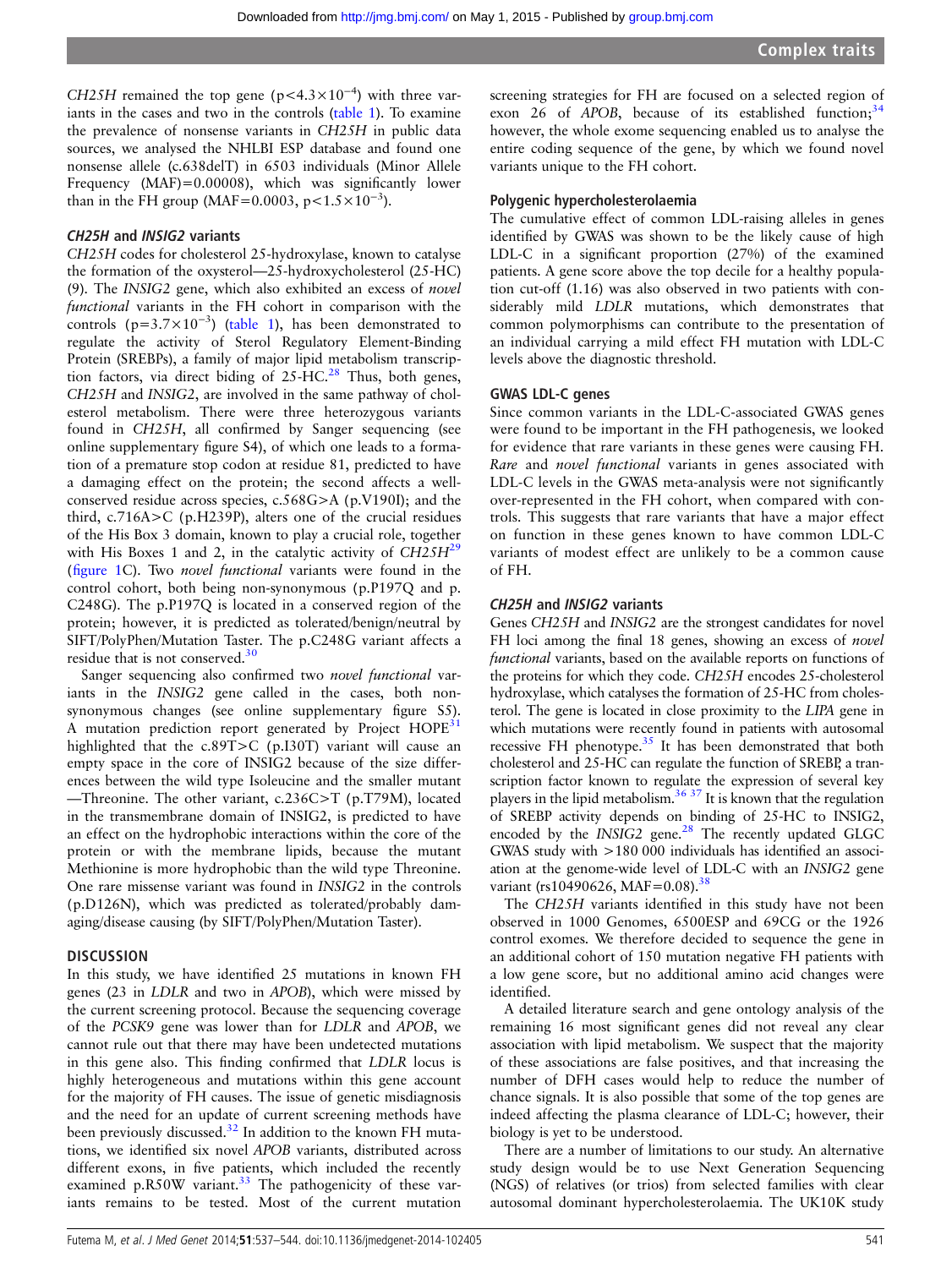#### <span id="page-5-0"></span>Complex traits

only allowed for 125 subjects with FH to be included, and we calculated that, if we selected 125 singleton no-mutation patients with a clinical diagnosis of DFH, we would expect four to carry a shared mutated locus leading to the defective plasma clearance of LDL cholesterol. The power of the study is clearly dependent on the number of singletons included, with the idea that any identified candidate locus would be sequenced in the family members of the affected proband. While a group of singletons may be genetically heterogeneous, the use of the 'burden' analysis and not a single-variant test means that heterogeneity should not reduce power to detect a novel FH-causing gene. Another limitation is that we did not have lipid profile information for individuals in the control comparison cohort, only their rare disease phenotype status, which did not overlap with FH pathogenesis. The possibility that the control cohort includes FH-affected individuals was considered. Assuming that the prevalence of FH is 1/500, we would expect by chance to find ∼4 individuals in this cohort carrying an FH-causing mutation. We have analysed variants in LDLR, APOB and PCSK9 in the control cohort and identified three LDLR and two APOB mutations as incidental findings, which was similar to the expected FH frequency of one in 500. We have also allowed for this prevalence in the control comparison cohort by using a frequency cut-off of four novel gene functional variants in controls, in case any of the novel variants identified in FH cases were also present in the controls. A final limitation is that it is possible that some of the identified variants in the 18 genes in [table 1](#page-3-0) may be technical false positives, since only for the CH25H and INSIG2 genes were all variants confirmed by Sanger Sequencing, However, to be as certain as possible using bioinformatics that the variants we observed are not false positives, for all these variants we included a visual validation of the quality of calls performed using the Human Genome 19 on the  $IGV<sup>27</sup>$  $IGV<sup>27</sup>$  $IGV<sup>27</sup>$ 

In summary, in 125 DFH unrelated patients without an identified mutation by conventional screening methods, analyses identified 25 disease-causing variants in already known FH loci, as well as six previously unreported APOB variants in five patients. LDL-C gene score analysis found that 31 (29 mutation negative) patients had an SNP score in the top decile of the general population and therefore had a definite polygenic aetiology, and an additional five had a potential functional variant in CH25H or INSIG2. This means that the explanation for the FH phenotype is still lacking in 50% of the patients, suggesting that some causal variants may have been missed at different stages of the data processing or analysis. The variant calling pipeline used for this study was carefully optimised for the majority of the exome regions, though some calls in poorly covered regions could be missed. There is a possibility that there are genetic causes located outside of the protein coding region, affecting protein expression, posttranscriptional stability or altering gene splicing. Also, it is possible that the LDL-C gene score cut-off of 1.16 for polygenic hypercholesterolaemia is too stringent. Thus, using the 9th decile cut-off of 1.08, in which a 41% of WHII individuals had LDL-C above the 4.9 mmol/L (mean LDL-C=4.68±1.05 mmol/L) FH diagnostic level, could be more appropriate. By doing so, the phenotype would be explained in an additional nine mutation-negative patients. A polygenic explanation in additional subjects might also be achieved if SNPs in recently identified LDL-C-raising loci<sup>38</sup> were included in the score. Finally, because the burden test results are dependent on the number of associated variants and variants diluting the signal, it is possible that novel FH mutations are located in a highly polymorphic gene, in which it is difficult to pick up the true mutation.

Thus, overall, no major novel locus for FH was detected, with no gene having a functional variant in more than three patients. This suggests that the genetic cause of FH in these unexplained cases is likely to be very heterogeneous, which complicates the novel gene discovery and diagnostic process.

#### Author affiliations <sup>1</sup>

<sup>1</sup>British Heart Foundation Laboratories, Centre for Cardiovascular Genetics, Institute of Cardiovascular Science, the Rayne Building University College London, London, UK

<sup>2</sup>Department of Genetics, Environment and Evolution, UCL Genetics Institute, University College London, London, UK

<sup>3</sup>Department of Primary Care Health Sciences, NIHR School of Primary Care Research, University of Oxford, Oxford, UK

<sup>4</sup>Department of Cardiology, Imperial College Health Services, Charing Cross Hospital, London, UK

<sup>5</sup>Department of Internal Medicine, University of Genoa, Genoa, Italy

<sup>6</sup>Department of Biomedical, Metabolic and Neural Sciences, University of Modena and Reggio Emilia, Modena, Italy

<sup>7</sup> Centre de Recherche Médicale de Jolimont, Haine St-Paul, Belgium

<sup>8</sup>Queens University Belfast & Regional Genetics Centre, Belfast Health and Social Care Trust/City Hospital Belfast BT9 7AB Northern Ireland UK

9 Robarts Research Institute, London, Ontario, Canada

10OCDEM, Radcliffe Department of Medicine, University of Oxford, Churchill Hospital, Oxford, UK

<sup>11</sup>Cardiology Department, Hadassah Hebrew University Medical Center, Jerusalem, Israel

 $12$ Department of Medicine, Center for Research, Prevention and Treatment of Atherosclerosis, Hadassah Hebrew University Medical Centre, Jerusalem, Israel 13North East Thames Regional Genetics Service, Great Ormond Street Hospital for Children, London, UK

<sup>14</sup>Consultant Lipidologist and Chemical Pathologist Director SAS Laboratory for

Cardiac Biomarkers, Royal Free Hospital, London, UK 15Cardiovascular Trials Unit, University Department of Medicine, Central Manchester

University Hospital NHS Foundation Trust, Manchester, UK<br><sup>16</sup>Division of Laboratory Medicine, Department of Biochemistry, Royal Perth Hospital, Perth, Australia

<sup>17</sup>The University of Western Australia, Perth, Australia

Acknowledgements This study makes use of data generated by the UK10K Consortium. A full list of the investigators who contributed to the generation of the data is available online (<http://www.UK10K.org>). Funding for UK10K was provided by the Wellcome Trust under award WT091310.

Collaborators UK10K Consortium ([http://www.uk10k.org\)](http://www.uk10k.org).

Contributors All authors listed on the manuscript fulfil the criteria for authorship. Specific contributions are: MF: writing of the manuscript, data analysis. VP: data analysis, CNVs calling. KWL: LDL-C gene score genotyping. RAW: sample preparation. HAWN, MS, SB, SC, OSD, CAG, RAH, FK, RD, EL, NL, DRN, HS, FMVB: patient clinical diagnosis, selection and study samples providers. UK10K: exome sequencing and data production. SEH: data analysis, project supervision, guarantor of the publication.

Funding SEH holds a Chair funded by the British Heart Foundation, and SEH and RAW are supported by the BHF (PG08/008) and by the National Institute for Health Research University College London Hospitals Biomedical Research Centre. MF is funded by an MRC CASE award with Gen-Probe Life Sciences, and VP is partially funded by a MRC research grant (G1001158). HAWN is a NIHR Senior Investigator.

#### Competing interests None.

Ethics approval Ethical Governance Framework UK10K. National Research Ethics Service, Cambridgeshire 2 Research Committee (http://www.uk10k.org/ethics.html).

Provenance and peer review Not commissioned; externally peer reviewed.

Open Access This is an Open Access article distributed in accordance with the terms of the Creative Commons Attribution (CC BY 4.0) license, which permits others to distribute, remix, adapt and build upon this work, for commercial use, provided the original work is properly cited. See: [http://creativecommons.org/licenses/](http://creativecommons.org/licenses/by/3.0/) [by/4.0/](http://creativecommons.org/licenses/by/3.0/)

#### REFERENCES

- Marks D, Thorogood M, Neil HA, Humphries SE. A review on the diagnosis, natural history, and treatment of familial hypercholesterolaemia. Atherosclerosis 2003;168:1–14.
- 2 Ciccarese M, Pacifico A, Tonolo G, Pintus P, Nikoshkov A, Zuliani G, Fellin R, Luthman H, Maioli M. A new locus for autosomal recessive hypercholesterolemia maps to human chromosome 15q25-q26. Am J Hum Genet 2000;66:453–60.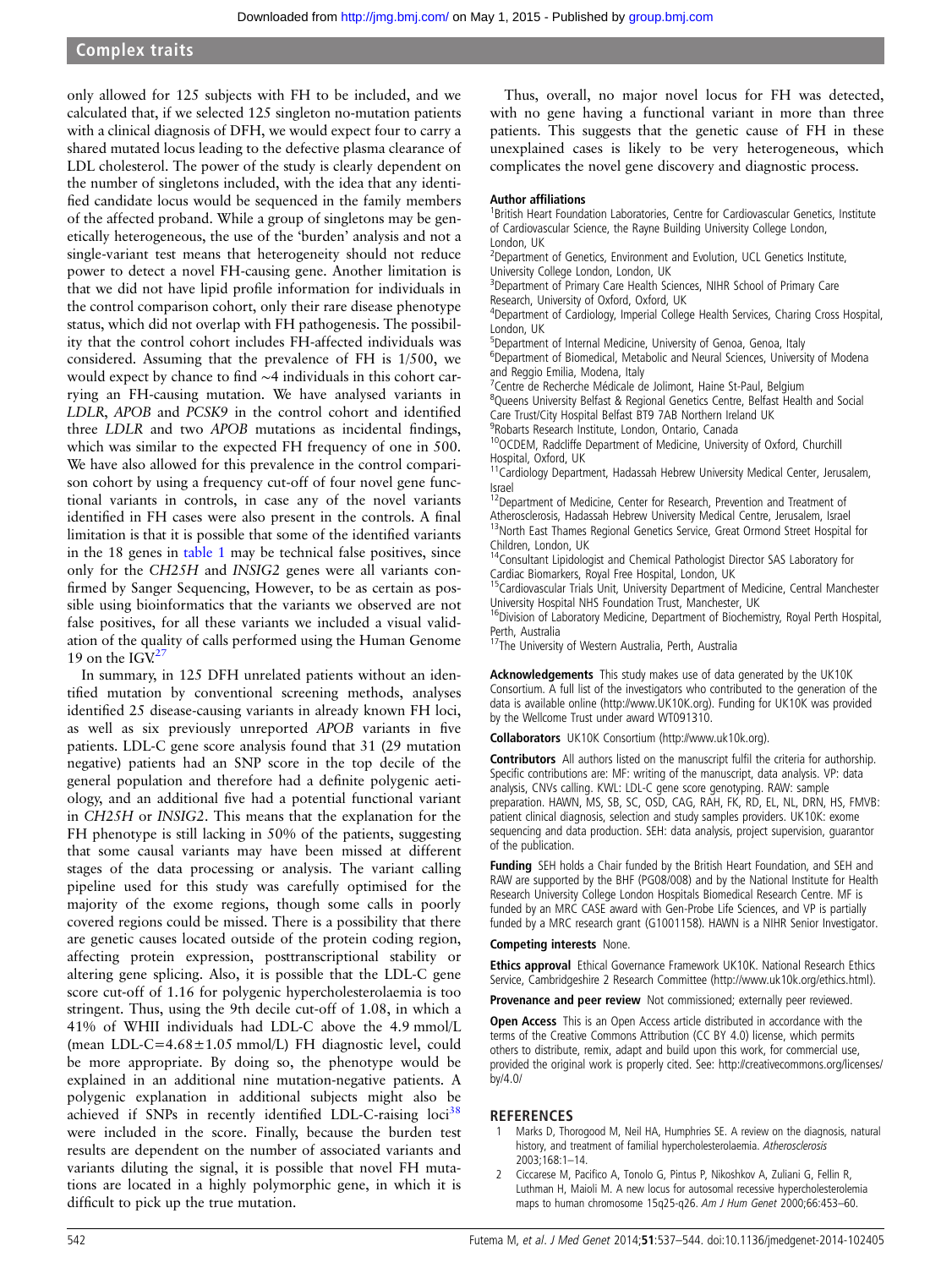- <span id="page-6-0"></span>3 Neil HA, Hammond T, Huxley R, Matthews DR, Humphries SE. Extent of underdiagnosis of familial hypercholesterolaemia in routine practice: prospective registry study. BMJ 2000;321:148.
- 4 Slack J. Risks of ischaemic heart-disease in familial hyperlipoproteinaemic states. Lancet 1969;2:1380–2.
- 5 [No authors listed]. Mortality in treated heterozygous familial hypercholesterolaemia: implications for clinical management. Scientific Steering Committee on behalf of the Simon Broome Register Group. Atherosclerosis 1999;142:105–12.
- 6 Taylor A, Patel K, Tsedeke J, Humphries SE, Norbury G. Mutation screening in patients for familial hypercholesterolaemia (ADH). Clini Genet 2010;77:97–9.
- 7 Futema M, Whittall RA, Kiley A, Steel LK, Cooper JA, Badmus E, Leigh SE, Karpe F, Neil HA. Analysis of the frequency and spectrum of mutations recognised to cause familial hypercholesterolaemia in routine clinical practice in a UK specialist hospital lipid clinic. Atherosclerosis 2013;229:161–8.
- 8 Graham CA, McIlhatton BP, Kirk CW, Beattie ED, Lyttle K, Hart P, Neely RD, Young IS, Nicholls DP. Genetic screening protocol for familial hypercholesterolemia which includes splicing defects gives an improved mutation detection rate. Atherosclerosis 2005;182:331–40.
- 9 Humphries SE, Norbury G, Leigh S, Hadfield SG, Nair D. What is the clinical utility of DNA testing in patients with familial hypercholesterolaemia? Curr Opin Lipidol 2008;19:362–8.
- 10 Wierzbicki AS, Humphries SE, Minhas R. Familial hypercholesterolaemia: summary of NICE guidance. BMJ 2008;337:a1095.
- 11 Neil A, Cooper J, Betteridge J, Capps N, McDowell I, Durrington P, Seed M, Humphries SE. Reductions in all-cause, cancer, and coronary mortality in statin-treated patients with heterozygous familial hypercholesterolaemia: a prospective registry study. Eur Heart J 2008;29:2625–33.
- 12 Humphries SE, Whittall RA, Hubbart CS, Maplebeck S, Cooper JA, Soutar AK, Naoumova R, Thompson GR, Seed M, Durrington PN, Miller JP, Betteridge DJ, Neil HA. Genetic causes of familial hypercholesterolaemia in patients in the UK: relation to plasma lipid levels and coronary heart disease risk. J Med Genet 2006;43:943-9.
- 13 Usifo E, Leigh SE, Whittall RA, Lench N, Taylor A, Yeats C, Orengo CA, Martin AC, Celli J, Humphries SE. Low-density lipoprotein receptor gene familial hypercholesterolemia variant database: update and pathological assessment. Ann Hum Genet 2012;76:387–401.
- 14 Taylor A, Wang D, Patel K, Whittall R, Wood G, Farrer M, Neely RD, Fairgrieve S, Nair D, Barbir M, Jones JL, Egan S, Everdale R, Lolin Y, Hughes E, Cooper JA, Hadfield SG, Norbury G, Humphries SE. Mutation detection rate and spectrum in familial hypercholesterolaemia patients in the UK pilot cascade project. Clini Genet 2010;77:572–80.
- 15 Cenarro A, Garcia-Otin AL, Tejedor MT, Solanas M, Jarauta E, Junquera C, Ros E, Mozas P, Puzo J, Pocovi M, Civeira F. A presumptive new locus for autosomal dominant hypercholesterolemia mapping to 8q24.22. Clini Genet 2011;79:475–81.
- 16 Marques-Pinheiro A, Marduel M, Rabes JP, Devillers M, Villeger L, Allard D, Weissenbach J, Guerin M, Zair Y, Erlich D, Junien C, Munnich A, Krempf M, Abifadel M, Jais JP, Boileau C, Varret M. A fourth locus for autosomal dominant hypercholesterolemia maps at 16q22.1. Eur J Hum Genet 2010;18:1236–42.
- 17 Wang X, Li X, Zhang YB, Zhang F, Sun L, Lin J, Wang DM, Wang LY. Genome-wide linkage scan of a pedigree with familial hypercholesterolemia suggests susceptibility loci on chromosomes 3q25-26 and 21q22. PLoS ONE 2011;6:e24838.
- 18 Talmud PJ, Shah S, Whittall R, Futema M, Howard P, Cooper JA, Harrison SC, Li K, Drenos F, Karpe F, Neil HA, Descamps OS, Langenberg C, Lench N, Kivimaki M, Whittaker J, Hingorani AD, Kumari M, Humphries SE. Use of low-density lipoprotein cholesterol gene score to distinguish patients with polygenic and monogenic familial hypercholesterolaemia: a case-control study. Lancet 2013;381:1293–301.
- 19 Plagnol V, Curtis J, Epstein M, Mok KY, Stebbings E, Grigoriadou S, Wood NW, Hambleton S, Burns SO, Thrasher AJ, Kumararatne D, Doffinger R, Nejentsev S. A robust model for read count data in exome sequencing experiments and implications for copy number variant calling. Bioinformatics 2012;28:2747–54.
- 20 Abecasis GR, Altshuler D, Auton A, Brooks LD, Durbin RM, Gibbs RA, Hurles ME, McVean GA. A map of human genome variation from population-scale sequencing. Nature 2010;467:1061–73.
- 21 Usifo E, Leigh SE, Whittall RA, Lench N, Taylor A, Yeats C, Orengo CA, Martin AC, Celli J, Humphries SE. Low-density lipoprotein receptor gene familial hypercholesterolemia variant database: update and pathological assessment. Ann Hum Genet 2012;76:387–401.
- 22 Teslovich TM, Musunuru K, Smith AV, Edmondson AC, Stylianou IM, Koseki M, Pirruccello JP, Ripatti S, Chasman DI, Willer CJ, Johansen CT, Fouchier SW, Isaacs A, Peloso GM, Barbalic M, Ricketts SL, Bis JC, Aulchenko YS, Thorleifsson G, Feitosa MF, Chambers J, Orho-Melander M, Melander O, Johnson T, Li X, Guo X, Li M, Shin Cho Y, Jin Go M, Jin Kim Y, Lee JY, Park T, Kim K, Sim X, Twee-Hee Ong R, Croteau-Chonka DC, Lange LA, Smith JD, Song K, Hua Zhao J, Yuan X, Luan J, Lamina C, Ziegler A, Zhang W, Zee RY, Wright AF, Witteman JC, Wilson JF, Willemsen G, Wichmann HE, Whitfield JB, Waterworth DM, Wareham NJ, Waeber G, Vollenweider P, Voight BF, Vitart V, Uitterlinden AG, Uda M, Tuomilehto J, Thompson JR, Tanaka T, Surakka I, Stringham HM, Spector TD, Soranzo N, Smit JH, Sinisalo J, Silander K, Sijbrands EJ, Scuteri A, Scott J, Schlessinger D, Sanna S, Salomaa V, Saharinen J, Sabatti C, Ruokonen A, Rudan I,

Rose LM, Roberts R, Rieder M, Psaty BM, Pramstaller PP, Pichler I, Perola M, Penninx BW, Pedersen NL, Pattaro C, Parker AN, Pare G, Oostra BA, O'Donnell CJ, Nieminen MS, Nickerson DA, Montgomery GW, Meitinger T, McPherson R, McCarthy MI, McArdle W, Masson D, Martin NG, Marroni F, Mangino M, Magnusson PK, Lucas G, Luben R, Loos RJ, Lokki ML, Lettre G, Langenberg C, Launer LJ, Lakatta EG, Laaksonen R, Kyvik KO, Kronenberg F, Konig IR, Khaw KT, Kaprio J, Kaplan LM, Johansson A, Jarvelin MR, Janssens AC, Ingelsson E, Igl W, Kees Hovingh G, Hottenga JJ, Hofman A, Hicks AA, Hengstenberg C, Heid IM, Hayward C, Havulinna AS, Hastie ND, Harris TB, Haritunians T, Hall AS, Gyllensten U, Guiducci C, Groop LC, Gonzalez E, Gieger C, Freimer NB, Ferrucci L, Erdmann J, Elliott P, Ejebe KG, Doring A, Dominiczak AF, Demissie S, Deloukas P, de Geus EJ, de Faire U, Crawford G, Collins FS, Chen YD, Caulfield MJ, Campbell H, Burtt NP, Bonnycastle LL, Boomsma DI, Boekholdt SM, Bergman RN, Barroso I, Bandinelli S, Ballantyne CM, Assimes TL, Quertermous T, Altshuler D, Seielstad M, Wong TY, Tai ES, Feranil AB, Kuzawa CW, Adair LS, Taylor HA Jr, Borecki IB, Gabriel SB, Wilson JG, Holm H, Thorsteinsdottir U, Gudnason V, Krauss RM, Mohlke KL, Ordovas JM, Munroe PB, Kooner JS, Tall AR, Hegele RA, Kastelein JJ, Schadt EE, Rotter JI, Boerwinkle E, Strachan DP, Mooser V, Stefansson K, Reilly MP, Samani NJ, Schunkert H, Cupples LA, Sandhu MS, Ridker PM, Rader DJ, van Duijn CM, Peltonen L, Abecasis GR, Boehnke M, Kathiresan S. Biological, clinical and population relevance of 95 loci for blood lipids. Nature 2010;466:707–13.

- 23 Marmot MG, Smith GD, Stansfeld S, Patel C, North F, Head J, White I, Brunner E, Feeney A. Health inequalities among British civil servants: the Whitehall II study. Lancet 1991;337:1387–93.
- 24 Thomas ER, Atanur SS, Norsworthy PJ, Encheva V, Snijders AP, Game L, Vandrovcova J, Siddiq A, Seed M, Soutar AK, Aitman TJ. Identification and biochemical analysis of a novel APOB mutation that causes autosomal dominant hypercholesterolemia. Mol Genet Genomic Med 2013;1:155–61.
- 25 Garcia CK, Wilund K, Arca M, Zuliani G, Fellin R, Maioli M, Calandra S, Bertolini S, Cossu F, Grishin N, Barnes R, Cohen JC, Hobbs HH. Autosomal recessive hypercholesterolemia caused by mutations in a putative LDL receptor adaptor protein. Science 2001;292:1394–8.
- 26 Mozas P, Cenarro A, Civeira F, Castillo S, Ros E, Pocovi M. Mutation analysis in 36 unrelated Spanish subjects with familial hypercholesterolemia: identification of 3 novel mutations in the LDL receptor gene. Hum Mutat 2000;15:483–4.
- 27 Thorvaldsdottir H, Robinson JT, Mesirov JP. Integrative Genomics Viewer (IGV): high-performance genomics data visualization and exploration. Brief Bioinform 2013;14:178–92.
- 28 Radhakrishnan A, Ikeda Y, Kwon HJ, Brown MS, Goldstein JL. Sterol-regulated transport of SREBPs from endoplasmic reticulum to Golgi: oxysterols block transport by binding to Insig. Proc Natl Acad Sci USA 2007;104:6511–18.
- 29 Fox BG, Shanklin J, Ai J, Loehr TM, Sanders-Loehr J. Resonance Raman evidence for an Fe-O-Fe center in stearoyl-ACP desaturase. Primary sequence identity with other diiron-oxo proteins. Biochemistry 1994;33:12776–86.
- 30 Holmes RS, Vandeberg JL, Cox LA. Genomics and proteomics of vertebrate cholesterol ester lipase (LIPA) and cholesterol 25-hydroxylase (CH25H). 3 Biotech 2011;1:99–109.
- 31 Venselaar H, Te Beek TA, Kuipers RK, Hekkelman ML, Vriend G. Protein structure analysis of mutations causing inheritable diseases. An e-Science approach with life scientist friendly interfaces. BMC bioinformatics 2010;11:548.
- 32 Futema M, Plagnol V, Whittall RA, Neil HA, Humphries SE. Use of targeted exome sequencing as a diagnostic tool for Familial Hypercholesterolaemia. J Med Genet 2012;49:644–9.
- 33 Thomas ERA, Atanur SS, Norsworthy PJ, Encheva V, Snijders AP, Game L, Vandrovcova J, Siddiq A, Seed M, Soutar AK, Aitman TJ. Identification and biochemical analysis of a novel APOB mutation that causes autosomal dominant hypercholesterolemia. Mol Genet Genomic Med 2013;1:155–61.
- 34 Boren J, Lee I, Zhu W, Arnold K, Taylor S, Innerarity TL. Identification of the low density lipoprotein receptor-binding site in apolipoprotein B100 and the modulation of its binding activity by the carboxyl terminus in familial defective apo-B100. J Clin Invest 1998;101:1084–93.
- Stitziel NO, Fouchier SW, Sjouke B, Peloso GM, Moscoso AM, Auer PL, Goel A, Gigante B, Barnes TA, Melander O, Orho-Melander M, Duga S, Sivapalaratnam S, Nikpay M, Martinelli N, Girelli D, Jackson RD, Kooperberg C, Lange LA, Ardissino D, McPherson R, Farrall M, Watkins H, Reilly MP, Rader DJ, de Faire U, Schunkert H, Erdmann J, Samani NJ, Charnas L, Altshuler D, Gabriel S, Kastelein JJ, Defesche JC, Nederveen AJ, Kathiresan S, Hovingh GK. Exome sequencing and directed clinical phenotyping diagnose cholesterol ester storage disease presenting as autosomal recessive hypercholesterolemia. Arterioscler Thromb Vasc Biol 2013;33:2909–14.
- 36 Adams CM, Reitz J, De Brabander JK, Feramisco JD, Li L, Brown MS, Goldstein JL. Cholesterol and 25-hydroxycholesterol inhibit activation of SREBPs by different mechanisms, both involving SCAP and Insigs. J Biol Chem 2004;279:52772–80.
- 37 Shao W, Espenshade PJ. Expanding roles for SREBP in metabolism. Cell Metab 2012;16:414–19.
- 38 Willer CJ, Schmidt EM, Sengupta S, Peloso GM, Gustafsson S, Kanoni S, Ganna A, Chen J, Buchkovich ML, Mora S, Beckmann JS, Bragg-Gresham JL, Chang HY, Demirkan A, Den Hertog HM, Do R, Donnelly LA, Ehret GB, Esko T, Feitosa MF,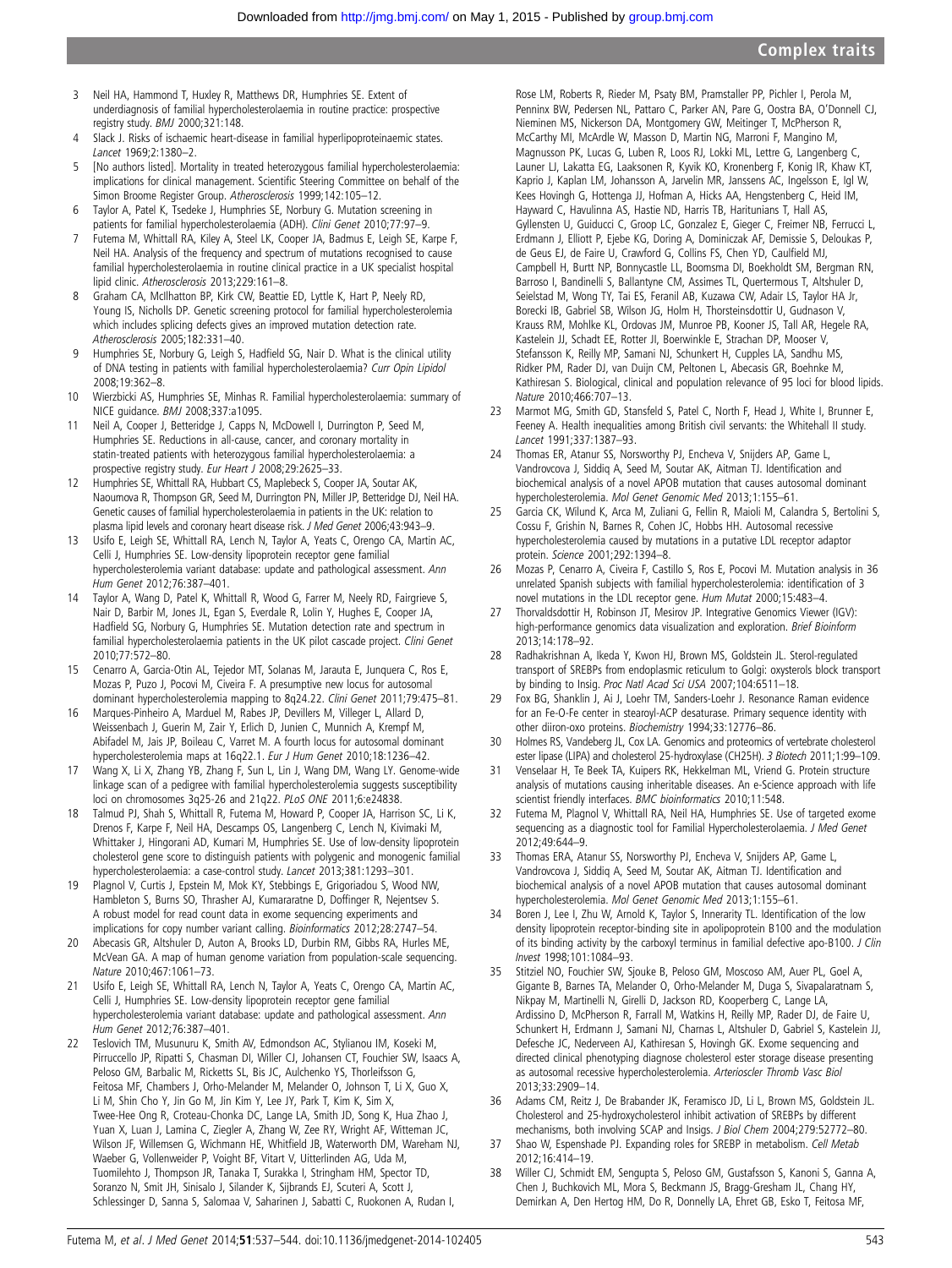#### Complex traits

Ferreira T, Fischer K, Fontanillas P, Fraser RM, Freitag DF, Gurdasani D, Heikkila K, Hypponen E, Isaacs A, Jackson AU, Johansson A, Johnson T, Kaakinen M, Kettunen J, Kleber ME, Li X, Luan J, Lyytikainen LP, Magnusson PK, Mangino M, Mihailov E, Montasser ME, Muller-Nurasyid M, Nolte IM, O'Connell JR, Palmer CD, Perola M, Petersen AK, Sanna S, Saxena R, Service SK, Shah S, Shungin D, Sidore C, Song C, Strawbridge RJ, Surakka I, Tanaka T, Teslovich TM, Thorleifsson G, Van den Herik EG, Voight BF, Volcik KA, Waite LL, Wong A, Wu Y, Zhang W, Absher D, Asiki G, Barroso I, Been LF, Bolton JL, Bonnycastle LL, Brambilla P, Burnett MS, Cesana G, Dimitriou M, Doney AS, Doring A, Elliott P, Epstein SE, Eyjolfsson GI, Gigante B, Goodarzi MO, Grallert H, Gravito ML, Groves CJ, Hallmans G, Hartikainen AL, Hayward C, Hernandez D, Hicks AA, Holm H, Hung YJ, Illig T, Jones MR, Kaleebu P, Kastelein JJ, Khaw KT, Kim E, Klopp N, Komulainen P, Kumari M, Langenberg C, Lehtimaki T, Lin SY, Lindstrom J, Loos RJ, Mach F, McArdle WL, Meisinger C, Mitchell BD, Muller G, Nagaraja R, Narisu N, Nieminen TV, Nsubuga RN, Olafsson I, Ong KK, Palotie A, Papamarkou T, Pomilla C, Pouta A, Rader DJ, Reilly MP, Ridker PM, Rivadeneira F, Rudan I, Ruokonen A, Samani N, Scharnagl H, Seeley J, Silander K, Stancakova A, Stirrups K, Swift AJ, Tiret L, Uitterlinden AG, van Pelt LJ, Vedantam S, Wainwright N, Wijmenga C, Wild SH, Willemsen G, Wilsgaard T, Wilson JF, Young EH, Zhao JH,

Adair LS, Arveiler D, Assimes TL, Bandinelli S, Bennett F, Bochud M, Boehm BO, Boomsma DI, Borecki IB, Bornstein SR, Bovet P, Burnier M, Campbell H, Chakravarti A, Chambers JC, Chen YD, Collins FS, Cooper RS, Danesh J, Dedoussis G, de Faire U, Feranil AB, Ferrieres J, Ferrucci L, Freimer NB, Gieger C, Groop LC, Gudnason V, Gyllensten U, Hamsten A, Harris TB, Hingorani A, Hirschhorn JN, Hofman A, Hovingh GK, Hsiung CA, Humphries SE, Hunt SC, Hveem K, Iribarren C, Jarvelin MR, Jula A, Kahonen M, Kaprio J, Kesaniemi A, Kivimaki M, Kooner JS, Koudstaal PJ, Krauss RM, Kuh D, Kuusisto J, Kyvik KO, Laakso M, Lakka TA, Lind L, Lindgren CM, Martin NG, Marz W, McCarthy MI, McKenzie CA, Meneton P, Metspalu A, Moilanen L, Morris AD, Munroe PB, Njolstad I, Pedersen NL, Power C, Pramstaller PP, Price JF, Psaty BM, Quertermous T, Rauramaa R, Saleheen D, Salomaa V, Sanghera DK, Saramies J, Schwarz PE, Sheu WH, Shuldiner AR, Siegbahn A, Spector TD, Stefansson K, Strachan DP, Tayo BO, Tremoli E, Tuomilehto J, Uusitupa M, van Duijn CM, Vollenweider P, Wallentin L, Wareham NJ, Whitfield JB, Wolffenbuttel BH, Ordovas JM, Boerwinkle E, Palmer CN, Thorsteinsdottir U, Chasman DI, Rotter JI, Franks PW, Ripatti S, Cupples LA, Sandhu MS, Rich SS, Boehnke M, Deloukas P, Kathiresan S, Mohlke KL, Ingelsson E, Abecasis GR. Discovery and refinement of loci associated with lipid levels. Nat Genet 2013;45:1274–83.